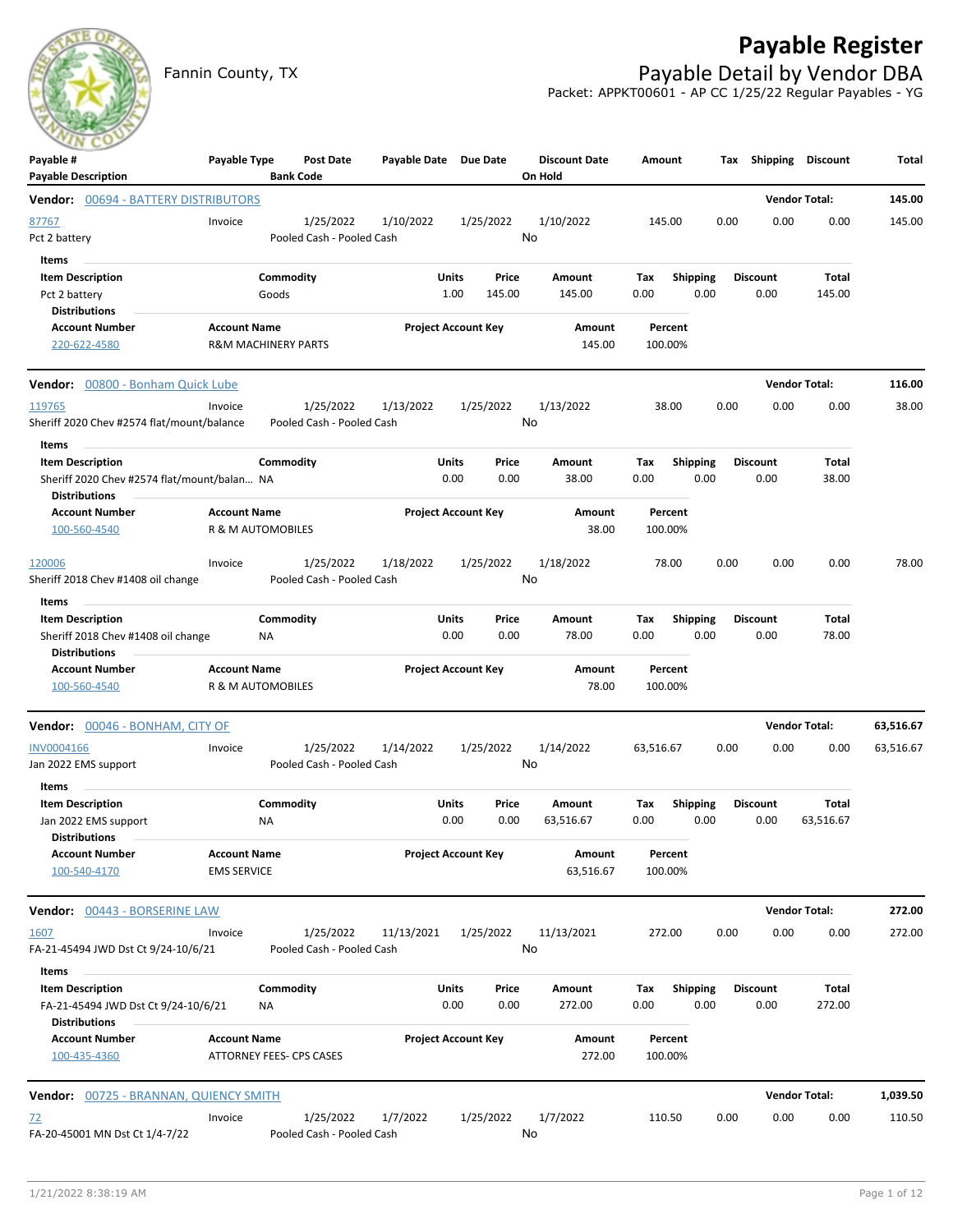| <b>Payable Register</b>                                                                 |                                                      |                 |                                        |                       |               |                            |               |                                 |             |                    |      |      |                         |                 | Packet: APPKT00601 - AP CC 1/25/22 Regular Payables - YG |
|-----------------------------------------------------------------------------------------|------------------------------------------------------|-----------------|----------------------------------------|-----------------------|---------------|----------------------------|---------------|---------------------------------|-------------|--------------------|------|------|-------------------------|-----------------|----------------------------------------------------------|
| Payable #<br><b>Payable Description</b>                                                 | Payable Type                                         |                 | <b>Post Date</b><br><b>Bank Code</b>   | Payable Date Due Date |               |                            |               | <b>Discount Date</b><br>On Hold | Amount      |                    |      |      | Tax Shipping Discount   |                 | Total                                                    |
| Items                                                                                   |                                                      |                 |                                        |                       |               |                            |               |                                 |             |                    |      |      |                         |                 |                                                          |
| <b>Item Description</b><br>FA-20-45001 MN Dst Ct 1/4-7/22<br><b>Distributions</b>       |                                                      | Commodity<br>NA |                                        |                       | Units<br>0.00 |                            | Price<br>0.00 | Amount<br>110.50                | Tax<br>0.00 | <b>Shipping</b>    | 0.00 |      | <b>Discount</b><br>0.00 | Total<br>110.50 |                                                          |
| <b>Account Number</b>                                                                   | <b>Account Name</b>                                  |                 |                                        |                       |               | <b>Project Account Key</b> |               | Amount                          |             | Percent            |      |      |                         |                 |                                                          |
| 100-435-4360                                                                            |                                                      |                 | ATTORNEY FEES- CPS CASES               |                       |               |                            |               | 110.50                          |             | 100.00%            |      |      |                         |                 |                                                          |
| <u>73</u><br>FA-21-45582 LW/CW Dst Ct 12/29/21-1/7/22                                   | Invoice                                              |                 | 1/25/2022<br>Pooled Cash - Pooled Cash | 1/7/2022              |               | 1/25/2022                  | No            | 1/7/2022                        | 263.50      |                    |      | 0.00 | 0.00                    | 0.00            | 263.50                                                   |
| Items                                                                                   |                                                      |                 |                                        |                       |               |                            |               |                                 |             |                    |      |      |                         |                 |                                                          |
| <b>Item Description</b>                                                                 |                                                      | Commodity       |                                        |                       | <b>Units</b>  |                            | Price         | Amount                          | Tax         | <b>Shipping</b>    |      |      | <b>Discount</b>         | Total           |                                                          |
| FA-21-45582 LW/CW Dst Ct 12/29/21-1/7 NA<br><b>Distributions</b>                        |                                                      |                 |                                        |                       | 0.00          |                            | 0.00          | 263.50                          | 0.00        |                    | 0.00 |      | 0.00                    | 263.50          |                                                          |
| <b>Account Number</b><br>100-435-4360                                                   | <b>Account Name</b>                                  |                 | ATTORNEY FEES- CPS CASES               |                       |               | <b>Project Account Key</b> |               | Amount<br>263.50                |             | Percent<br>100.00% |      |      |                         |                 |                                                          |
| 80<br>CR-20-27775 Garza Dst Ct 1/10-11/22                                               | Invoice                                              |                 | 1/25/2022<br>Pooled Cash - Pooled Cash | 1/11/2022             |               | 1/25/2022                  | No            | 1/11/2022                       | 365.50      |                    |      | 0.00 | 0.00                    | 0.00            | 365.50                                                   |
| Items                                                                                   |                                                      |                 |                                        |                       |               |                            |               |                                 |             |                    |      |      |                         |                 |                                                          |
| <b>Item Description</b><br>CR-20-27775 Garza Dst Ct 1/10-11/22                          |                                                      | Commodity<br>ΝA |                                        |                       | Units<br>0.00 |                            | Price<br>0.00 | Amount<br>365.50                | Tax<br>0.00 | <b>Shipping</b>    | 0.00 |      | <b>Discount</b><br>0.00 | Total<br>365.50 |                                                          |
| <b>Distributions</b>                                                                    |                                                      |                 |                                        |                       |               |                            |               |                                 |             |                    |      |      |                         |                 |                                                          |
| <b>Account Number</b><br>100-435-4370                                                   | <b>Account Name</b><br><b>ATTORNEY FEES</b>          |                 |                                        |                       |               | <b>Project Account Key</b> |               | Amount<br>365.50                |             | Percent<br>100.00% |      |      |                         |                 |                                                          |
| INV0004167                                                                              | Invoice                                              |                 | 1/25/2022                              | 1/14/2022             |               | 1/25/2022                  |               | 1/14/2022                       | 300.00      |                    |      | 0.00 | 0.00                    | 0.00            | 300.00                                                   |
| 50969 Goellner Co Ct@Law<br>Items                                                       |                                                      |                 | Pooled Cash - Pooled Cash              |                       |               |                            | No            |                                 |             |                    |      |      |                         |                 |                                                          |
| <b>Item Description</b>                                                                 |                                                      | Commodity       |                                        |                       | <b>Units</b>  |                            | Price         | Amount                          | Tax         | <b>Shipping</b>    |      |      | <b>Discount</b>         | Total           |                                                          |
| 50969 Goellner Co Ct@Law<br><b>Distributions</b>                                        |                                                      | <b>NA</b>       |                                        |                       | 0.00          |                            | 0.00          | 300.00                          | 0.00        |                    | 0.00 |      | 0.00                    | 300.00          |                                                          |
| <b>Account Number</b><br>100-410-4240                                                   | <b>Account Name</b><br><b>INDIGENT ATTORNEY FEES</b> |                 |                                        |                       |               | <b>Project Account Key</b> |               | Amount<br>300.00                |             | Percent<br>100.00% |      |      |                         |                 |                                                          |
| Vendor: 00508 - Bryco-Bryant Co                                                         |                                                      |                 |                                        |                       |               |                            |               |                                 |             |                    |      |      | <b>Vendor Total:</b>    |                 | 15,000.00                                                |
| 30                                                                                      | Invoice                                              |                 | 1/25/2022                              | 1/31/2022             |               | 1/31/2022                  |               | 1/31/2022                       | 15,000.00   |                    |      | 0.00 | 0.00                    | 0.00            | 15,000.00                                                |
| Courthouse construction-masonry<br>Items                                                |                                                      |                 | Pooled Cash - Pooled Cash              |                       |               |                            | No            |                                 |             |                    |      |      |                         |                 |                                                          |
| <b>Item Description</b>                                                                 |                                                      | Commodity       |                                        |                       | Units         |                            | Price         | Amount                          | Tax         | <b>Shipping</b>    |      |      | <b>Discount</b>         | Total           |                                                          |
| Courthouse construction-masonry<br><b>Distributions</b>                                 |                                                      | ΝA              |                                        |                       | 0.00          |                            | 0.00          | 15,000.00                       | 0.00        |                    | 0.00 |      | 0.00                    | 15,000.00       |                                                          |
| <b>Account Number</b><br>670-670-1680                                                   | <b>Account Name</b><br><b>MASONRY AND STONE</b>      |                 |                                        |                       |               | <b>Project Account Key</b> |               | Amount<br>15,000.00             |             | Percent<br>100.00% |      |      |                         |                 |                                                          |
| Vendor: VEN02092 - Cash                                                                 |                                                      |                 |                                        |                       |               |                            |               |                                 |             |                    |      |      | <b>Vendor Total:</b>    |                 | 16.75                                                    |
| INV0004199<br>Sheriff 2021 Chev #7297 registration                                      | Invoice                                              |                 | 1/25/2022<br>Pooled Cash - Pooled Cash | 1/21/2022             |               | 1/25/2022                  | No            | 1/21/2022                       |             | 16.75              |      | 0.00 | 0.00                    | 0.00            | 16.75                                                    |
| Items                                                                                   |                                                      |                 |                                        |                       |               |                            |               |                                 |             |                    |      |      |                         |                 |                                                          |
| <b>Item Description</b><br>Sheriff 2021 Chev #7297 registration<br><b>Distributions</b> |                                                      | Commodity<br>NA |                                        |                       | Units<br>0.00 |                            | Price<br>0.00 | Amount<br>16.75                 | Tax<br>0.00 | <b>Shipping</b>    | 0.00 |      | <b>Discount</b><br>0.00 | Total<br>16.75  |                                                          |
| <b>Account Number</b><br>100-560-4540                                                   | <b>Account Name</b><br>R & M AUTOMOBILES             |                 |                                        |                       |               | <b>Project Account Key</b> |               | Amount<br>16.75                 |             | Percent<br>100.00% |      |      |                         |                 |                                                          |
| <b>Vendor:</b> VEN02089 - Cirro Energy                                                  |                                                      |                 |                                        |                       |               |                            |               |                                 |             |                    |      |      | <b>Vendor Total:</b>    |                 | 406.03                                                   |
| 329000834658<br>Leonard EMS electric 12/8/21-1/7/22                                     | Invoice                                              |                 | 1/25/2022<br>Pooled Cash - Pooled Cash | 1/10/2022             |               | 2/9/2022                   | No            | 1/10/2022                       | 406.03      |                    |      | 0.00 | 0.00                    | 0.00            | 406.03                                                   |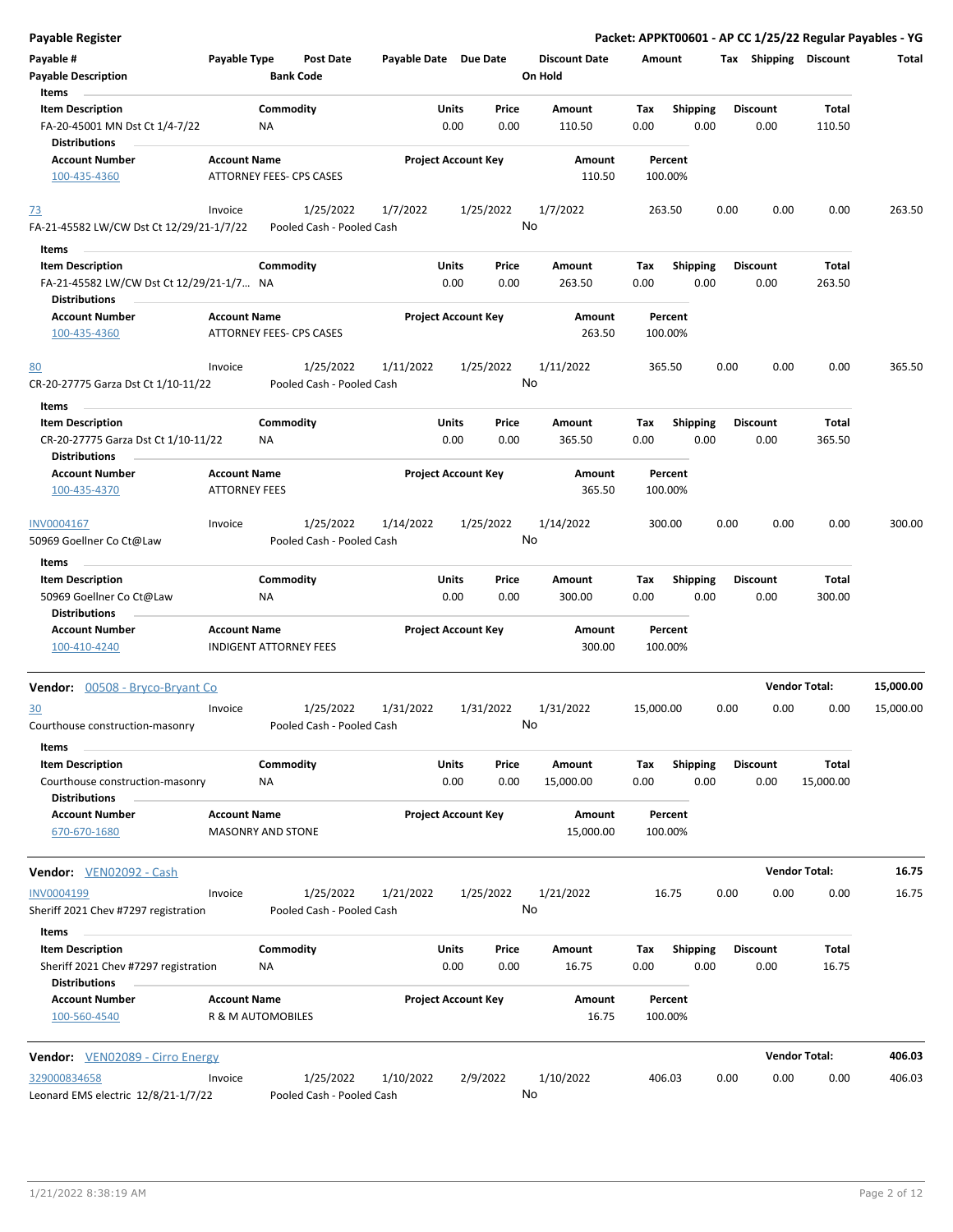| <b>Payable Register</b>                                           |                                |                                      |                       |                            |                                 |                    |                 |      |                       |                      | Packet: APPKT00601 - AP CC 1/25/22 Regular Payables - YG |
|-------------------------------------------------------------------|--------------------------------|--------------------------------------|-----------------------|----------------------------|---------------------------------|--------------------|-----------------|------|-----------------------|----------------------|----------------------------------------------------------|
| Payable #<br><b>Payable Description</b>                           | Payable Type                   | <b>Post Date</b><br><b>Bank Code</b> | Payable Date Due Date |                            | <b>Discount Date</b><br>On Hold | Amount             |                 |      | Tax Shipping Discount |                      | Total                                                    |
| Items                                                             |                                |                                      |                       |                            |                                 |                    |                 |      |                       |                      |                                                          |
| <b>Item Description</b>                                           |                                | Commodity                            | Units                 | Price                      | Amount                          | Tax                | <b>Shipping</b> |      | <b>Discount</b>       | Total                |                                                          |
| Leonard EMS electric 12/8/21-1/7/22                               | <b>NA</b>                      |                                      | 0.00                  | 0.00                       | 406.03                          | 0.00               | 0.00            |      | 0.00                  | 406.03               |                                                          |
| <b>Distributions</b>                                              |                                |                                      |                       |                            |                                 |                    |                 |      |                       |                      |                                                          |
| <b>Account Number</b>                                             | <b>Account Name</b>            |                                      |                       | <b>Project Account Key</b> | Amount                          | Percent            |                 |      |                       |                      |                                                          |
| 100-540-4400                                                      | UTILITIES ELECTRICITY          |                                      |                       |                            | 406.03                          | 100.00%            |                 |      |                       |                      |                                                          |
| <b>Vendor: 00056 - DALLAS COUNTY TREASURER</b>                    |                                |                                      |                       |                            |                                 |                    |                 |      |                       | <b>Vendor Total:</b> | 4,900.00                                                 |
| 491542                                                            | Invoice                        | 1/25/2022                            | 1/6/2022              | 1/25/2022                  | 1/6/2022                        | 4,900.00           |                 | 0.00 | 0.00                  | 0.00                 | 4,900.00                                                 |
| Ridley/Wrinkle autopsies                                          |                                | Pooled Cash - Pooled Cash            |                       |                            | No                              |                    |                 |      |                       |                      |                                                          |
| Items                                                             |                                |                                      |                       |                            |                                 |                    |                 |      |                       |                      |                                                          |
| <b>Item Description</b>                                           |                                | Commodity                            | Units                 | Price                      | Amount                          | Тах                | <b>Shipping</b> |      | <b>Discount</b>       | Total                |                                                          |
| Ridley/Wrinkle autopsies<br><b>Distributions</b>                  | ΝA                             |                                      |                       | 0.00<br>0.00               | 4,900.00                        | 0.00               | 0.00            |      | 0.00                  | 4,900.00             |                                                          |
| <b>Account Number</b>                                             | <b>Account Name</b>            |                                      |                       | <b>Project Account Key</b> | Amount                          | Percent            |                 |      |                       |                      |                                                          |
| 100-425-4660                                                      | <b>AUTOPSIES</b>               |                                      |                       |                            | 4,900.00                        | 100.00%            |                 |      |                       |                      |                                                          |
| Vendor: 00096 - DM TRUCKING, LLC                                  |                                |                                      |                       |                            |                                 |                    |                 |      |                       | <b>Vendor Total:</b> | 6,335.71                                                 |
| 3493                                                              | Invoice                        | 1/25/2022                            | 12/20/2021            | 1/25/2022                  | 12/20/2021                      | 6,335.71           |                 | 0.00 | 0.00                  | 0.00                 | 6,335.71                                                 |
| Pct 1 Rock & Gravel-hauling 12/17-29/21                           |                                | Pooled Cash - Pooled Cash            |                       |                            | No                              |                    |                 |      |                       |                      |                                                          |
| Items                                                             |                                |                                      |                       |                            |                                 |                    |                 |      |                       |                      |                                                          |
| <b>Item Description</b>                                           |                                | Commodity                            | Units                 | Price                      | Amount                          | Тах                | <b>Shipping</b> |      | <b>Discount</b>       | Total                |                                                          |
| Pct 1 Rock & Gravel-hauling 12/17-29/21<br><b>Distributions</b>   | Rock-H                         |                                      | 638.68                | 9.92                       | 6,335.71                        | 0.00               | 0.00            |      | 0.00                  | 6,335.71             |                                                          |
| <b>Account Number</b>                                             | <b>Account Name</b>            |                                      |                       | <b>Project Account Key</b> | Amount                          | Percent            |                 |      |                       |                      |                                                          |
| 210-621-3410                                                      | R&B MAT. ROCK & GRAVEL         |                                      |                       |                            | 6,335.71                        | 100.00%            |                 |      |                       |                      |                                                          |
| Vendor: 00009 - DOUBLE D TRUCK REPAIR                             |                                |                                      |                       |                            |                                 |                    |                 |      |                       | <b>Vendor Total:</b> | 3,132.62                                                 |
| 12116                                                             | Invoice                        | 1/25/2022                            | 1/6/2022              | 1/25/2022                  | 1/6/2022                        | 554.40             |                 | 0.00 | 0.00                  | 0.00                 | 554.40                                                   |
| Pct 2 DEF 2.5 gallon                                              |                                | Pooled Cash - Pooled Cash            |                       |                            | No                              |                    |                 |      |                       |                      |                                                          |
| Items                                                             |                                |                                      |                       |                            |                                 |                    |                 |      |                       |                      |                                                          |
| <b>Item Description</b>                                           |                                | Commodity                            | Units                 | Price                      | Amount                          | Tax                | <b>Shipping</b> |      | <b>Discount</b>       | Total                |                                                          |
| Pct 2 DEF 2.5 gallon                                              | Goods                          |                                      | 48.00                 | 11.55                      | 554.40                          | 0.00               | 0.00            |      | 0.00                  | 554.40               |                                                          |
| <b>Distributions</b>                                              |                                |                                      |                       |                            |                                 |                    |                 |      |                       |                      |                                                          |
| <b>Account Number</b>                                             | <b>Account Name</b>            |                                      |                       | <b>Project Account Key</b> | Amount                          | Percent            |                 |      |                       |                      |                                                          |
| 220-622-4580                                                      | R&M MACHINERY PARTS            |                                      |                       |                            | 554.40                          | 100.00%            |                 |      |                       |                      |                                                          |
| 12118                                                             | Invoice                        | 1/25/2022                            | 1/12/2022             | 1/25/2022                  | 1/12/2022                       | 2,578.22           |                 | 0.00 | 0.00                  | 0.00                 | 2,578.22                                                 |
| Pct 2 1992 Pete air bag/drive line repair                         |                                | Pooled Cash - Pooled Cash            |                       |                            | No                              |                    |                 |      |                       |                      |                                                          |
| Items                                                             |                                |                                      |                       |                            |                                 |                    |                 |      |                       |                      |                                                          |
| <b>Item Description</b>                                           |                                | Commodity                            | Units                 | Price                      | Amount                          | Tax                | <b>Shipping</b> |      | <b>Discount</b>       | Total                |                                                          |
| Pct 2 1992 Pete air bag/drive line repair<br><b>Distributions</b> | ΝA                             |                                      |                       | 0.00<br>0.00               | 2,578.22                        | 0.00               | 0.00            |      | 0.00                  | 2,578.22             |                                                          |
| <b>Account Number</b>                                             | <b>Account Name</b>            |                                      |                       | <b>Project Account Key</b> | Amount                          | Percent            |                 |      |                       |                      |                                                          |
| 220-622-4580                                                      | <b>R&amp;M MACHINERY PARTS</b> |                                      |                       |                            | 2,578.22                        | 100.00%            |                 |      |                       |                      |                                                          |
|                                                                   |                                |                                      |                       |                            |                                 |                    |                 |      |                       |                      |                                                          |
| Vendor: 00016 - FANNIN COUNTY HISTORICAL COMMISSION               |                                |                                      |                       |                            |                                 |                    |                 |      |                       | <b>Vendor Total:</b> | 4,500.00                                                 |
| INV0004169                                                        | Invoice                        | 1/25/2022                            | 1/19/2022             | 1/25/2022                  | 1/19/2022                       | 4,500.00           |                 | 0.00 | 0.00                  | 0.00                 | 4,500.00                                                 |
| FY22 annual allocation                                            |                                | Pooled Cash - Pooled Cash            |                       |                            | No                              |                    |                 |      |                       |                      |                                                          |
| Items                                                             |                                |                                      |                       |                            |                                 |                    |                 |      |                       |                      |                                                          |
| <b>Item Description</b>                                           |                                | Commodity                            | <b>Units</b>          | Price                      | Amount                          | Tax                | Shipping        |      | <b>Discount</b>       | Total                |                                                          |
| FY22 annual allocation                                            | NA                             |                                      |                       | 0.00<br>0.00               | 4,500.00                        | 0.00               | 0.00            |      | 0.00                  | 4,500.00             |                                                          |
| <b>Distributions</b>                                              |                                |                                      |                       |                            |                                 |                    |                 |      |                       |                      |                                                          |
| <b>Account Number</b><br>100-640-4120                             | <b>Account Name</b>            | FANNIN CO. HISTORICAL SOC            |                       | <b>Project Account Key</b> | Amount<br>4,500.00              | Percent<br>100.00% |                 |      |                       |                      |                                                          |
|                                                                   |                                |                                      |                       |                            |                                 |                    |                 |      |                       |                      |                                                          |

**Vendor:** 00295 - GLASER, RICHARD E. **Vendor Total: 33.23**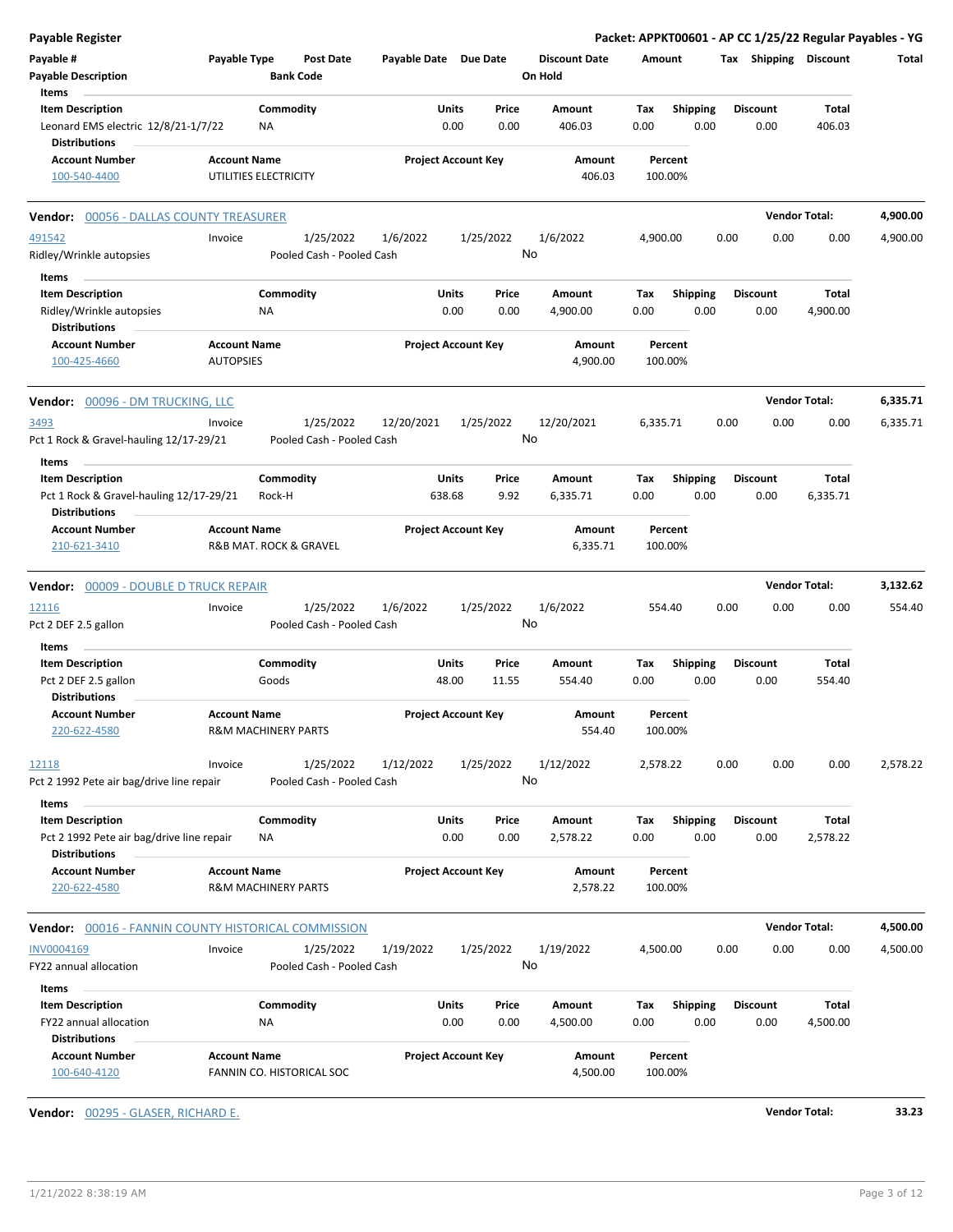| Payable Register                                                                    |                     |                                        |                            |                            |                                 | Packet: APPKT00601 - AP CC 1/25/22 Regular Payables - YG |                         |                         |                      |          |
|-------------------------------------------------------------------------------------|---------------------|----------------------------------------|----------------------------|----------------------------|---------------------------------|----------------------------------------------------------|-------------------------|-------------------------|----------------------|----------|
| Payable #<br>Payable Description                                                    | Payable Type        | Post Date<br><b>Bank Code</b>          | Payable Date               | Due Date                   | <b>Discount Date</b><br>On Hold | Amount                                                   |                         | Tax Shipping Discount   |                      | Total    |
| INV0004164<br>1/12/22 mileage 56.8                                                  | Invoice             | 1/25/2022<br>Pooled Cash - Pooled Cash | 1/18/2022                  | 1/25/2022                  | 1/18/2022<br>No                 | 33.23                                                    | 0.00                    | 0.00                    | 0.00                 | 33.23    |
| Items                                                                               |                     |                                        |                            |                            |                                 |                                                          |                         |                         |                      |          |
| <b>Item Description</b>                                                             |                     | Commodity                              | Units                      | Price                      | Amount                          | Tax                                                      | Shipping                | <b>Discount</b>         | Total                |          |
| 1/12/22 mileage 56.8<br><b>Distributions</b>                                        |                     | Mileage                                | 56.80                      | 0.59                       | 33.23                           | 0.00                                                     | 0.00                    | 0.00                    | 33.23                |          |
| <b>Account Number</b>                                                               | <b>Account Name</b> |                                        | <b>Project Account Key</b> |                            | <b>Amount</b>                   | Percent                                                  |                         |                         |                      |          |
| 100-475-4270                                                                        |                     | OUT OF COUNTY TRAVEL/TRAINING          |                            |                            | 33.23                           | 100.00%                                                  |                         |                         |                      |          |
| <b>Vendor:</b> 00010 - HOLLAND, JORDAN PLLC                                         |                     |                                        |                            |                            |                                 |                                                          |                         |                         | <b>Vendor Total:</b> | 743.75   |
| INV0004161<br>FA-21-45326 LF/AS/GS/LD Dst Ct 10/8/21-1/7/ Pooled Cash - Pooled Cash | Invoice             | 1/25/2022                              | 1/7/2022                   | 1/25/2022                  | 1/7/2022<br>No                  | 743.75                                                   | 0.00                    | 0.00                    | 0.00                 | 743.75   |
| Items                                                                               |                     |                                        |                            |                            |                                 |                                                          |                         |                         |                      |          |
| <b>Item Description</b>                                                             |                     | Commodity                              | Units<br>0.00              | Price<br>0.00              | Amount<br>743.75                | Tax<br>0.00                                              | <b>Shipping</b><br>0.00 | <b>Discount</b><br>0.00 | Total<br>743.75      |          |
| FA-21-45326 LF/AS/GS/LD Dst Ct 10/8/21- NA<br><b>Distributions</b>                  |                     |                                        |                            |                            |                                 |                                                          |                         |                         |                      |          |
| <b>Account Number</b>                                                               | <b>Account Name</b> |                                        | <b>Project Account Key</b> |                            | Amount                          | Percent                                                  |                         |                         |                      |          |
| 100-435-4360                                                                        |                     | <b>ATTORNEY FEES- CPS CASES</b>        |                            |                            | 743.75                          | 100.00%                                                  |                         |                         |                      |          |
| Vendor: VEN02987 - Ivy, Diana                                                       |                     |                                        |                            |                            |                                 |                                                          |                         |                         | <b>Vendor Total:</b> | 40.00    |
| <b>INV0004168</b>                                                                   | Invoice             | 1/25/2022                              | 1/14/2022                  | 1/25/2022                  | 1/14/2022                       | 40.00                                                    | 0.00                    | 0.00                    | 0.00                 | 40.00    |
| 1/5-7/22 travel-meals                                                               |                     | Pooled Cash - Pooled Cash              |                            |                            | No                              |                                                          |                         |                         |                      |          |
| Items                                                                               |                     |                                        |                            |                            |                                 |                                                          |                         |                         |                      |          |
| <b>Item Description</b>                                                             |                     | Commodity                              | Units                      | Price                      | Amount                          | Tax                                                      | <b>Shipping</b>         | <b>Discount</b>         | <b>Total</b>         |          |
| $1/5 - 7/22$ travel-meals                                                           |                     | ΝA                                     | 0.00                       | 0.00                       | 40.00                           | 0.00                                                     | 0.00                    | 0.00                    | 40.00                |          |
| <b>Distributions</b>                                                                |                     |                                        |                            |                            |                                 |                                                          |                         |                         |                      |          |
| <b>Account Number</b><br>100-404-4270                                               | <b>Account Name</b> | ELECTION TRAVEL/TRAINING               |                            | <b>Project Account Key</b> | Amount<br>40.00                 | Percent<br>100.00%                                       |                         |                         |                      |          |
| <b>Vendor:</b> 00397 - JESSICA MCDONALD & ASSOC.                                    |                     |                                        |                            |                            |                                 |                                                          |                         |                         | <b>Vendor Total:</b> | 1,400.00 |
| <u>359</u>                                                                          | Invoice             | 1/25/2022                              | 10/29/2021                 | 1/25/2022                  | 10/29/2021                      | 400.00                                                   | 0.00                    | 0.00                    | 0.00                 | 400.00   |
| FA-19-44179 WC/JC Dst Ct 9/27-10/29/21                                              |                     | Pooled Cash - Pooled Cash              |                            |                            | No                              |                                                          |                         |                         |                      |          |
| Items                                                                               |                     |                                        |                            |                            |                                 |                                                          |                         |                         |                      |          |
| <b>Item Description</b>                                                             |                     | Commodity                              | Units                      | Price                      | Amount                          | Tax                                                      | <b>Shipping</b>         | <b>Discount</b>         | Total                |          |
| FA-19-44179 WC/JC Dst Ct 9/27-10/29/21<br><b>Distributions</b>                      |                     | ΝA                                     | 0.00                       | 0.00                       | 400.00                          | 0.00                                                     | 0.00                    | 0.00                    | 400.00               |          |
| <b>Account Number</b><br>100-435-4360                                               | <b>Account Name</b> | ATTORNEY FEES- CPS CASES               | <b>Project Account Key</b> |                            | Amount<br>400.00                | Percent<br>100.00%                                       |                         |                         |                      |          |
| <u>519</u>                                                                          | Invoice             | 1/25/2022                              | 1/10/2022                  | 1/25/2022                  | 1/10/2022                       | 460.00                                                   | 0.00                    | 0.00                    | 0.00                 | 460.00   |
| FA-21-45178 SV/JS Dst Ct 11/17/21-1/10/22<br>Items                                  |                     | Pooled Cash - Pooled Cash              |                            |                            | No                              |                                                          |                         |                         |                      |          |
| <b>Item Description</b>                                                             |                     | Commodity                              | Units                      | Price                      | Amount                          | Тах                                                      | <b>Shipping</b>         | <b>Discount</b>         | Total                |          |
| FA-21-45178 SV/JS Dst Ct 11/17/21-1/10/ NA<br><b>Distributions</b>                  |                     |                                        | 0.00                       | 0.00                       | 460.00                          | 0.00                                                     | 0.00                    | 0.00                    | 460.00               |          |
| <b>Account Number</b><br>100-435-4360                                               | <b>Account Name</b> | ATTORNEY FEES- CPS CASES               | <b>Project Account Key</b> |                            | Amount<br>460.00                | Percent<br>100.00%                                       |                         |                         |                      |          |
|                                                                                     |                     |                                        |                            |                            |                                 |                                                          | 0.00                    | 0.00                    | 0.00                 | 540.00   |
| <u>525</u><br>FA-19-44179 WC/JC Dst Ct 10/29/21-1/10/22                             | Invoice             | 1/25/2022<br>Pooled Cash - Pooled Cash | 1/10/2022                  | 1/25/2022                  | 1/10/2022<br>No                 | 540.00                                                   |                         |                         |                      |          |
|                                                                                     |                     |                                        |                            |                            |                                 |                                                          |                         |                         |                      |          |
| Items                                                                               |                     |                                        |                            |                            |                                 |                                                          |                         |                         | Total                |          |
| <b>Item Description</b><br>FA-19-44179 WC/JC Dst Ct 10/29/21-1/10 NA                |                     | Commodity                              | Units<br>0.00              | Price<br>0.00              | Amount<br>540.00                | Tax<br>0.00                                              | <b>Shipping</b><br>0.00 | <b>Discount</b><br>0.00 | 540.00               |          |
| <b>Distributions</b><br><b>Account Number</b>                                       | <b>Account Name</b> |                                        | <b>Project Account Key</b> |                            | Amount                          | Percent                                                  |                         |                         |                      |          |
| 100-435-4360                                                                        |                     | ATTORNEY FEES- CPS CASES               |                            |                            | 540.00                          | 100.00%                                                  |                         |                         |                      |          |

**Vendor:** VEN02091 - Joe R. Jones Construction Inc **Vendor Total: 543,049.02**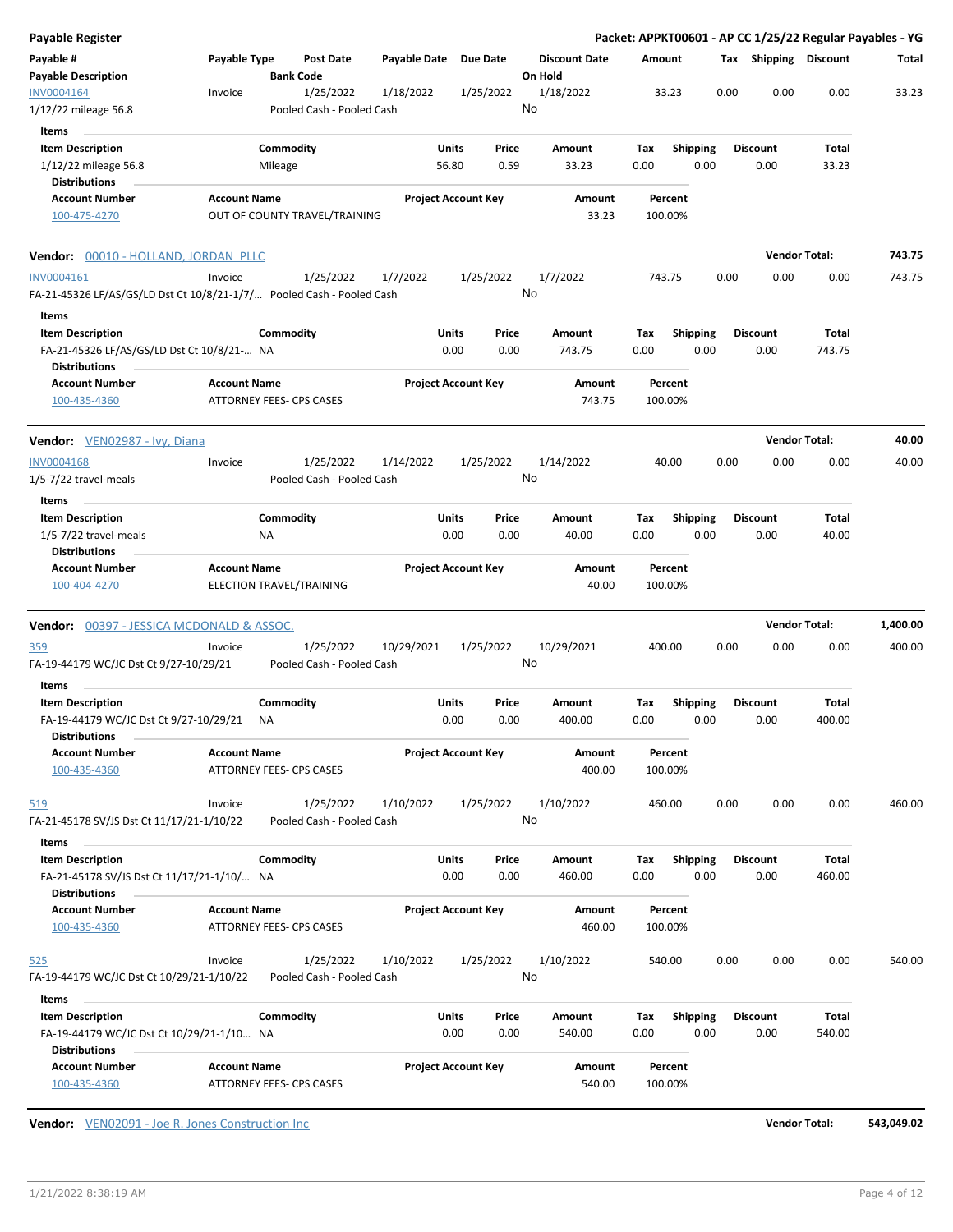| <b>Payable Register</b>                                                    |                                                      |                                        |              |                            |                                 |             |                         |      |                         |                       | Packet: APPKT00601 - AP CC 1/25/22 Regular Payables - YG |
|----------------------------------------------------------------------------|------------------------------------------------------|----------------------------------------|--------------|----------------------------|---------------------------------|-------------|-------------------------|------|-------------------------|-----------------------|----------------------------------------------------------|
| Payable #<br><b>Payable Description</b>                                    | Payable Type                                         | <b>Post Date</b><br><b>Bank Code</b>   | Payable Date | <b>Due Date</b>            | <b>Discount Date</b><br>On Hold | Amount      |                         |      |                         | Tax Shipping Discount | Total                                                    |
| 20-083-16<br>Courthouse construction                                       | Invoice                                              | 1/25/2022<br>Pooled Cash - Pooled Cash | 1/13/2022    | 1/25/2022                  | 1/13/2022<br>No                 | 259,140.06  |                         | 0.00 | 0.00                    | 0.00                  | 259,140.06                                               |
| Items                                                                      |                                                      |                                        |              |                            |                                 |             |                         |      |                         |                       |                                                          |
| <b>Item Description</b><br>Courthouse construction<br><b>Distributions</b> | ΝA                                                   | Commodity                              | Units        | Price<br>0.00<br>0.00      | Amount<br>259,140.06            | Tax<br>0.00 | <b>Shipping</b><br>0.00 |      | <b>Discount</b><br>0.00 | Total<br>259,140.06   |                                                          |
| <b>Account Number</b>                                                      | <b>Account Name</b>                                  |                                        |              | <b>Project Account Key</b> | Amount                          |             | Percent                 |      |                         |                       |                                                          |
| 670-670-1650                                                               | CONSTRUCTION                                         |                                        |              |                            | 259,140.06                      |             | 100.00%                 |      |                         |                       |                                                          |
| 20-083-17                                                                  | Invoice                                              | 1/25/2022                              | 1/19/2022    | 1/25/2022                  | 1/19/2022                       | 283,908.96  |                         | 0.00 | 0.00                    | 0.00                  | 283,908.96                                               |
| Courthouse construction                                                    |                                                      | Pooled Cash - Pooled Cash              |              |                            | No                              |             |                         |      |                         |                       |                                                          |
| Items                                                                      |                                                      |                                        |              |                            |                                 |             |                         |      |                         |                       |                                                          |
| <b>Item Description</b>                                                    |                                                      | Commodity                              | Units        | Price                      | Amount                          | Tax         | <b>Shipping</b>         |      | <b>Discount</b>         | Total                 |                                                          |
| Courthouse construction<br><b>Distributions</b>                            | ΝA                                                   |                                        |              | 0.00<br>0.00               | 283,908.96                      | 0.00        | 0.00                    |      | 0.00                    | 283,908.96            |                                                          |
| <b>Account Number</b><br>670-670-1650                                      | <b>Account Name</b><br>CONSTRUCTION                  |                                        |              | <b>Project Account Key</b> | <b>Amount</b><br>283,908.96     |             | Percent<br>100.00%      |      |                         |                       |                                                          |
| Vendor: 00649 - LAW OFFICE OF MYLES PORTER, P.C.                           |                                                      |                                        |              |                            |                                 |             |                         |      |                         | <b>Vendor Total:</b>  | 175.00                                                   |
| INV0004165<br>Bizzell Co Ct@Law                                            | Invoice                                              | 1/25/2022<br>Pooled Cash - Pooled Cash | 1/10/2022    | 1/25/2022                  | 1/10/2022<br>No                 |             | 175.00                  | 0.00 | 0.00                    | 0.00                  | 175.00                                                   |
| Items                                                                      |                                                      |                                        |              |                            |                                 |             |                         |      |                         |                       |                                                          |
| <b>Item Description</b><br>Bizzell Co Ct@Law<br><b>Distributions</b>       | ΝA                                                   | Commodity                              | Units        | Price<br>0.00<br>0.00      | Amount<br>175.00                | Tax<br>0.00 | <b>Shipping</b><br>0.00 |      | <b>Discount</b><br>0.00 | Total<br>175.00       |                                                          |
| <b>Account Number</b><br>100-410-4240                                      | <b>Account Name</b><br><b>INDIGENT ATTORNEY FEES</b> |                                        |              | <b>Project Account Key</b> | Amount<br>175.00                |             | Percent<br>100.00%      |      |                         |                       |                                                          |
| <b>Vendor:</b> 00509 - LIFEPROTECTION SPRINKLER LLC                        |                                                      |                                        |              |                            |                                 |             |                         |      |                         | <b>Vendor Total:</b>  | 8,505.00                                                 |
| 1139-P                                                                     | Invoice                                              | 1/25/2022                              | 1/18/2022    | 1/25/2022                  | 1/18/2022                       | 8,505.00    |                         | 0.00 | 0.00                    | 0.00                  | 8,505.00                                                 |
| Courthouse construction<br>Items                                           |                                                      | Pooled Cash - Pooled Cash              |              |                            | No                              |             |                         |      |                         |                       |                                                          |
| <b>Item Description</b>                                                    |                                                      | Commodity                              | Units        | Price                      | Amount                          | Тах         | <b>Shipping</b>         |      | Discount                | Total                 |                                                          |
| Courthouse construction<br><b>Distributions</b>                            | ΝA                                                   |                                        |              | 0.00<br>0.00               | 8,505.00                        | 0.00        | 0.00                    |      | 0.00                    | 8,505.00              |                                                          |
| <b>Account Number</b><br>670-670-1650                                      | <b>Account Name</b><br>CONSTRUCTION                  |                                        |              | <b>Project Account Key</b> | Amount<br>8,505.00              |             | Percent<br>100.00%      |      |                         |                       |                                                          |
| <b>Vendor:</b> 00446 - MAGNEGAS WELDING SUPPLY - SOUTH, LL                 |                                                      |                                        |              |                            |                                 |             |                         |      |                         | <b>Vendor Total:</b>  | 17.36                                                    |
| 00109113<br>Pct 3 cylinder rental                                          | Invoice                                              | 1/25/2022<br>Pooled Cash - Pooled Cash | 12/31/2021   | 1/25/2022                  | 12/31/2021<br>No                |             | 17.36                   | 0.00 | 0.00                    | 0.00                  | 17.36                                                    |
| Items                                                                      |                                                      |                                        |              |                            |                                 |             |                         |      |                         |                       |                                                          |
| <b>Item Description</b>                                                    |                                                      | Commodity                              | Units        | Price                      | Amount                          | Tax         | <b>Shipping</b>         |      | <b>Discount</b>         | <b>Total</b>          |                                                          |
| Pct 3 cylinder rental                                                      | <b>NA</b>                                            |                                        |              | 0.00<br>0.00               | 17.36                           | 0.00        | 0.00                    |      | 0.00                    | 17.36                 |                                                          |
| <b>Distributions</b>                                                       |                                                      |                                        |              |                            |                                 |             |                         |      |                         |                       |                                                          |
| <b>Account Number</b>                                                      | <b>Account Name</b>                                  |                                        |              | <b>Project Account Key</b> | Amount                          |             | Percent                 |      |                         |                       |                                                          |
| 230-623-3430                                                               |                                                      | R&B MAT. HARDWARE & LUMBER             |              |                            | 17.36                           |             | 100.00%                 |      |                         |                       |                                                          |
| <b>Vendor:</b> 00437 - Marlin Leasing Corporation                          |                                                      |                                        |              |                            |                                 |             |                         |      |                         | <b>Vendor Total:</b>  | 3,516.75                                                 |
| 19555373                                                                   | Invoice                                              | 1/25/2022                              | 1/10/2022    | 1/10/2022                  | 1/10/2022                       | 3,516.75    |                         | 0.00 | 0.00                    | 0.00                  | 3,516.75                                                 |
| Telephone system<br>Items                                                  |                                                      | Pooled Cash - Pooled Cash              |              |                            | No                              |             |                         |      |                         |                       |                                                          |
| <b>Item Description</b>                                                    |                                                      | Commodity                              | Units        | Price                      | Amount                          | Tax         | <b>Shipping</b>         |      | <b>Discount</b>         | <b>Total</b>          |                                                          |
| Telephone system<br><b>Distributions</b>                                   | ΝA                                                   |                                        |              | 0.00<br>0.00               | 3,516.75                        | 0.00        | 0.00                    |      | 0.00                    | 3,516.75              |                                                          |
| <b>Account Number</b>                                                      | <b>Account Name</b>                                  |                                        |              | <b>Project Account Key</b> | Amount                          |             | Percent                 |      |                         |                       |                                                          |
| 100-510-4200                                                               | <b>TELEPHONE</b>                                     |                                        |              |                            | 3,516.75                        |             | 100.00%                 |      |                         |                       |                                                          |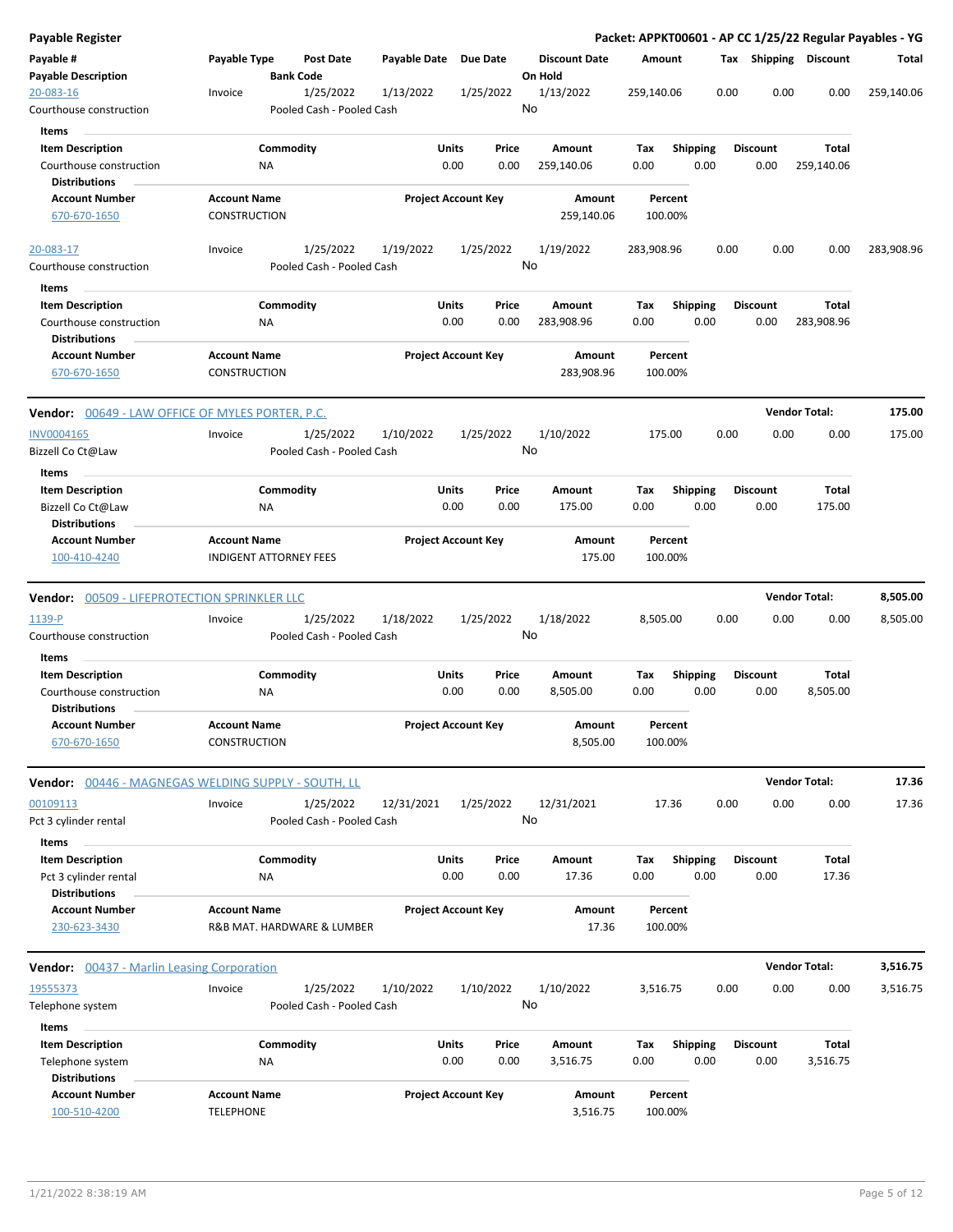| <b>Payable Register</b>                                                                      |                                            |                                        |                       |                                |                                 | Packet: APPKT00601 - AP CC 1/25/22 Regular Payables - YG |                         |                         |                      |          |
|----------------------------------------------------------------------------------------------|--------------------------------------------|----------------------------------------|-----------------------|--------------------------------|---------------------------------|----------------------------------------------------------|-------------------------|-------------------------|----------------------|----------|
| Payable #<br><b>Payable Description</b>                                                      | Payable Type                               | <b>Post Date</b><br><b>Bank Code</b>   | Payable Date Due Date |                                | <b>Discount Date</b><br>On Hold | Amount                                                   |                         | Tax Shipping Discount   |                      | Total    |
| <b>Vendor:</b> 00337 - MIEARS, STEVEN R.                                                     |                                            |                                        |                       |                                |                                 |                                                          |                         |                         | <b>Vendor Total:</b> | 3,200.00 |
| INV0004154<br>FA-21-45188 PP Dst Ct 10/28-12/14/21                                           | Invoice                                    | 1/25/2022<br>Pooled Cash - Pooled Cash | 1/12/2022             | 1/25/2022                      | 1/12/2022<br>No                 | 725.00                                                   | 0.00                    | 0.00                    | 0.00                 | 725.00   |
| Items<br><b>Item Description</b><br>FA-21-45188 PP Dst Ct 10/28-12/14/21                     |                                            | Commodity<br>ΝA                        |                       | Units<br>Price<br>0.00<br>0.00 | Amount<br>725.00                | Tax<br>0.00                                              | <b>Shipping</b><br>0.00 | <b>Discount</b><br>0.00 | Total<br>725.00      |          |
| <b>Distributions</b>                                                                         |                                            |                                        |                       |                                |                                 |                                                          |                         |                         |                      |          |
| <b>Account Number</b><br>100-435-4360                                                        | <b>Account Name</b>                        | ATTORNEY FEES- CPS CASES               |                       | <b>Project Account Key</b>     | Amount<br>725.00                | Percent<br>100.00%                                       |                         |                         |                      |          |
| INV0004155<br>FA-21-45542 AR/BR/BR Dst Ct 10/15-12/4/21                                      | Invoice                                    | 1/25/2022<br>Pooled Cash - Pooled Cash | 1/12/2022             | 1/25/2022                      | 1/12/2022<br>No                 | 1,225.00                                                 | 0.00                    | 0.00                    | 0.00                 | 1,225.00 |
| Items                                                                                        |                                            |                                        |                       |                                |                                 |                                                          |                         |                         |                      |          |
| <b>Item Description</b><br>FA-21-45542 AR/BR/BR Dst Ct 10/15-12/4 NA<br><b>Distributions</b> |                                            | Commodity                              |                       | Units<br>Price<br>0.00<br>0.00 | Amount<br>1,225.00              | Tax<br>0.00                                              | <b>Shipping</b><br>0.00 | <b>Discount</b><br>0.00 | Total<br>1,225.00    |          |
| <b>Account Number</b><br>100-435-4360                                                        | <b>Account Name</b>                        | ATTORNEY FEES- CPS CASES               |                       | <b>Project Account Key</b>     | Amount<br>1,225.00              | Percent<br>100.00%                                       |                         |                         |                      |          |
| <b>INV0004156</b><br>FA-21-45510 MM Dst Ct 10/1-11/19/21                                     | Invoice                                    | 1/25/2022<br>Pooled Cash - Pooled Cash | 1/12/2022             | 1/25/2022                      | 1/12/2022<br>No                 | 1,250.00                                                 | 0.00                    | 0.00                    | 0.00                 | 1,250.00 |
| Items                                                                                        |                                            |                                        |                       |                                |                                 |                                                          |                         |                         |                      |          |
| <b>Item Description</b><br>FA-21-45510 MM Dst Ct 10/1-11/19/21<br><b>Distributions</b>       |                                            | Commodity<br>ΝA                        |                       | Units<br>Price<br>0.00<br>0.00 | Amount<br>1,250.00              | Tax<br>0.00                                              | <b>Shipping</b><br>0.00 | <b>Discount</b><br>0.00 | Total<br>1,250.00    |          |
| <b>Account Number</b><br>100-435-4360                                                        | <b>Account Name</b>                        | <b>ATTORNEY FEES- CPS CASES</b>        |                       | <b>Project Account Key</b>     | Amount<br>1,250.00              | Percent<br>100.00%                                       |                         |                         |                      |          |
| <b>Vendor:</b> 00006 - PARKER TIRE                                                           |                                            |                                        |                       |                                |                                 |                                                          |                         |                         | <b>Vendor Total:</b> | 50.00    |
| 13931<br>Pct 1 dump truck flat repair                                                        | Invoice                                    | 1/25/2022<br>Pooled Cash - Pooled Cash | 1/12/2022             | 1/25/2022                      | 1/12/2022<br>No                 | 50.00                                                    | 0.00                    | 0.00                    | 0.00                 | 50.00    |
| Items                                                                                        |                                            |                                        |                       |                                |                                 |                                                          |                         |                         |                      |          |
| <b>Item Description</b><br>Pct 1 dump truck flat repair<br><b>Distributions</b>              |                                            | Commodity<br>ΝA                        |                       | Units<br>Price<br>0.00<br>0.00 | Amount<br>50.00                 | Tax<br>0.00                                              | Shipping<br>0.00        | <b>Discount</b><br>0.00 | Total<br>50.00       |          |
| <b>Account Number</b><br>210-621-4590                                                        | <b>Account Name</b>                        | R&M MACH. TIRES & TUBES                |                       | <b>Project Account Key</b>     | Amount<br>50.00                 | Percent<br>100.00%                                       |                         |                         |                      |          |
| Vendor: 00469 - PAT'S PUMP SERVICE                                                           |                                            |                                        |                       |                                |                                 |                                                          |                         |                         | <b>Vendor Total:</b> | 1,110.00 |
| <u>3546</u><br>Courthouse porta-potty                                                        | Invoice                                    | 1/25/2022<br>Pooled Cash - Pooled Cash | 1/15/2022             | 1/25/2022                      | 1/15/2022<br>No                 | 1,110.00                                                 | 0.00                    | 0.00                    | 0.00                 | 1,110.00 |
| Items<br><b>Item Description</b>                                                             |                                            | Commodity                              |                       | Units<br>Price                 | Amount                          | Tax                                                      | <b>Shipping</b>         | <b>Discount</b>         | Total                |          |
| Courthouse porta-potty<br><b>Distributions</b>                                               |                                            | <b>NA</b>                              |                       | 0.00<br>0.00                   | 1,110.00                        | 0.00                                                     | 0.00                    | 0.00                    | 1,110.00             |          |
| <b>Account Number</b><br>670-670-1650                                                        | <b>Account Name</b><br><b>CONSTRUCTION</b> |                                        |                       | <b>Project Account Key</b>     | Amount<br>1,110.00              | Percent<br>100.00%                                       |                         |                         |                      |          |
| <b>Vendor:</b> 00589 - PERKINS, J. DANIEL                                                    |                                            |                                        |                       |                                |                                 |                                                          |                         |                         | <b>Vendor Total:</b> | 1,620.00 |
| INV0004162<br>FA-19-44179 WMC/JJC Dst Ct 10/29/21-1/7/22                                     | Invoice                                    | 1/25/2022<br>Pooled Cash - Pooled Cash | 1/7/2022              | 1/25/2022                      | 1/7/2022<br>No                  | 1,620.00                                                 | 0.00                    | 0.00                    | 0.00                 | 1,620.00 |
| Items                                                                                        |                                            |                                        |                       |                                |                                 |                                                          |                         |                         |                      |          |
| <b>Item Description</b><br>FA-19-44179 WMC/JJC Dst Ct 10/29/21-1/ NA<br><b>Distributions</b> |                                            | Commodity                              |                       | Units<br>Price<br>0.00<br>0.00 | Amount<br>1,620.00              | Tax<br>0.00                                              | <b>Shipping</b><br>0.00 | <b>Discount</b><br>0.00 | Total<br>1,620.00    |          |
| <b>Account Number</b><br>100-435-4360                                                        | <b>Account Name</b>                        | ATTORNEY FEES- CPS CASES               |                       | <b>Project Account Key</b>     | Amount<br>1,620.00              | Percent<br>100.00%                                       |                         |                         |                      |          |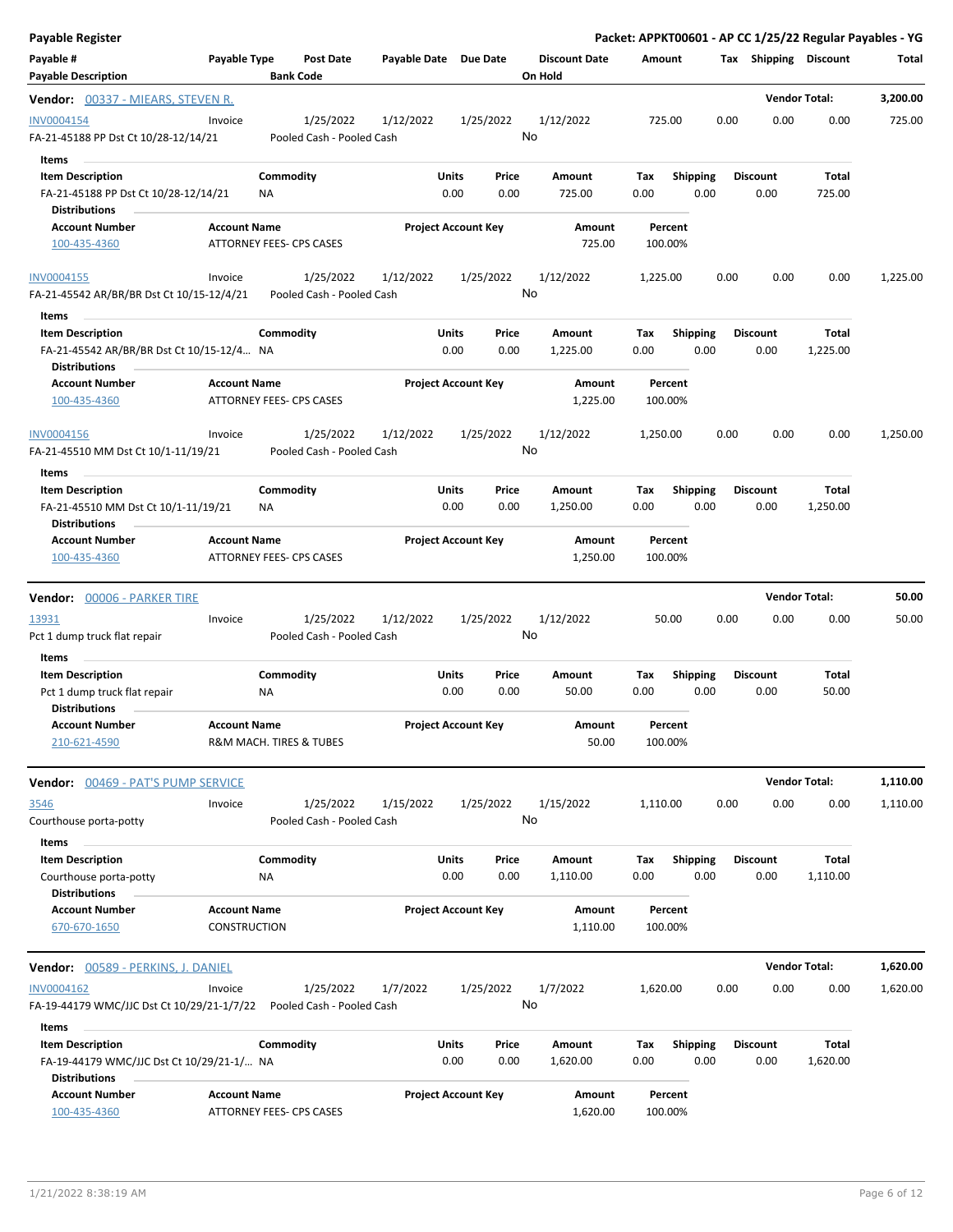| <b>Payable Register</b>                                                                                                 |                                     |                                      |                                         |                            |               |                                 |             |                         |      |                         |                      | Packet: APPKT00601 - AP CC 1/25/22 Regular Payables - YG |
|-------------------------------------------------------------------------------------------------------------------------|-------------------------------------|--------------------------------------|-----------------------------------------|----------------------------|---------------|---------------------------------|-------------|-------------------------|------|-------------------------|----------------------|----------------------------------------------------------|
| Payable #<br><b>Payable Description</b>                                                                                 | Payable Type                        | <b>Post Date</b><br><b>Bank Code</b> | Payable Date Due Date                   |                            |               | <b>Discount Date</b><br>On Hold | Amount      |                         |      | Tax Shipping Discount   |                      | Total                                                    |
| Vendor: VEN02823 - Premier Metalwerks LLC                                                                               |                                     |                                      |                                         |                            |               |                                 |             |                         |      |                         | <b>Vendor Total:</b> | 13,340.00                                                |
| 21801-02<br>Courthouse construction -ceiling panels                                                                     | Invoice                             | 1/25/2022                            | 12/31/2021<br>Pooled Cash - Pooled Cash |                            | 1/25/2022     | 12/31/2021<br>No                | 13,340.00   |                         | 0.00 | 0.00                    | 0.00                 | 13,340.00                                                |
| Items<br><b>Item Description</b><br>Courthouse construction -ceiling panels                                             |                                     | Commodity<br>ΝA                      |                                         | Units<br>0.00              | Price<br>0.00 | Amount<br>13,340.00             | Tax<br>0.00 | <b>Shipping</b><br>0.00 |      | <b>Discount</b><br>0.00 | Total<br>13,340.00   |                                                          |
| <b>Distributions</b><br><b>Account Number</b><br>670-670-1650                                                           | <b>Account Name</b><br>CONSTRUCTION |                                      |                                         | <b>Project Account Key</b> |               | Amount<br>13,340.00             | 100.00%     | Percent                 |      |                         |                      |                                                          |
| <b>Vendor:</b> 00289 - RELIANT                                                                                          |                                     |                                      |                                         |                            |               |                                 |             |                         |      |                         | <b>Vendor Total:</b> | 973.29                                                   |
| 111 035 742 202 7<br>#2 533 974-8 Pct 1 electric 12/12/21-1/11/22                                                       | Invoice                             | 1/25/2022                            | 1/19/2022<br>Pooled Cash - Pooled Cash  | 2/8/2022                   |               | 1/19/2022<br>No                 | 135.60      |                         | 0.00 | 0.00                    | 0.00                 | 135.60                                                   |
| Items<br><b>Item Description</b><br>#2 533 974-8 Pct 1 electric 12/12/21-1/11 NA                                        |                                     | Commodity                            |                                         | Units<br>0.00              | Price<br>0.00 | Amount<br>135.60                | Tax<br>0.00 | <b>Shipping</b><br>0.00 |      | <b>Discount</b><br>0.00 | Total<br>135.60      |                                                          |
| <b>Distributions</b><br><b>Account Number</b><br>210-621-4400                                                           | <b>Account Name</b>                 | UTILITY ELECTRICITY                  |                                         | <b>Project Account Key</b> |               | Amount<br>135.60                | 100.00%     | Percent                 |      |                         |                      |                                                          |
| 113 011 291 373 0<br>#2 533 978-9 S Annex 12/13/21-1/12/22                                                              | Invoice                             | 1/25/2022                            | 1/20/2022<br>Pooled Cash - Pooled Cash  | 2/9/2022                   |               | 1/20/2022<br>No                 | 375.69      |                         | 0.00 | 0.00                    | 0.00                 | 375.69                                                   |
| Items                                                                                                                   |                                     |                                      |                                         |                            |               |                                 |             |                         |      |                         |                      |                                                          |
| <b>Item Description</b><br>#2 533 978-9 S Annex 12/13/21-1/12/22<br><b>Distributions</b>                                |                                     | Commodity<br><b>NA</b>               |                                         | Units<br>0.00              | Price<br>0.00 | Amount<br>375.69                | Tax<br>0.00 | <b>Shipping</b><br>0.00 |      | <b>Discount</b><br>0.00 | Total<br>375.69      |                                                          |
| <b>Account Number</b><br>100-513-4400                                                                                   | <b>Account Name</b>                 | UTILITIES ELECTRICITY                |                                         | <b>Project Account Key</b> |               | Amount<br>375.69                | 100.00%     | Percent                 |      |                         |                      |                                                          |
| 115 009 309 600 8<br>#6 716 696-7 Co-Op 12/13/21-1/12/22                                                                | Invoice                             | 1/25/2022                            | 1/20/2022<br>Pooled Cash - Pooled Cash  | 2/9/2022                   |               | 1/20/2022<br>No                 |             | 84.51                   | 0.00 | 0.00                    | 0.00                 | 84.51                                                    |
| Items                                                                                                                   |                                     |                                      |                                         |                            |               |                                 |             |                         |      |                         |                      |                                                          |
| <b>Item Description</b><br>#6 716 696-7 Co-Op 12/13/21-1/12/22<br><b>Distributions</b>                                  |                                     | Commodity<br>ΝA                      |                                         | Units<br>0.00              | Price<br>0.00 | Amount<br>84.51                 | Tax<br>0.00 | Shipping<br>0.00        |      | Discount<br>0.00        | Total<br>84.51       |                                                          |
| <b>Account Number</b><br>100-512-4400                                                                                   | <b>Account Name</b>                 | UTILITIES ELECTRICITY                |                                         | <b>Project Account Key</b> |               | Amount<br>84.51                 | 100.00%     | Percent                 |      |                         |                      |                                                          |
| 119 008 951 236 0<br>#12 434 984-6 Pct 4Rec Rd 3/FM273 12/13/21                               Pooled Cash - Pooled Cash | Invoice                             | 1/25/2022                            | 1/20/2022                               | 2/9/2022                   |               | 1/20/2022<br>No                 |             | 21.89                   | 0.00 | 0.00                    | 0.00                 | 21.89                                                    |
| Items                                                                                                                   |                                     |                                      |                                         |                            |               |                                 |             |                         |      |                         |                      |                                                          |
| <b>Item Description</b><br>#12 434 984-6 Pct 4Rec Rd 3/FM273 12/1 NA<br><b>Distributions</b>                            |                                     | Commodity                            |                                         | Units<br>0.00              | Price<br>0.00 | Amount<br>21.89                 | Tax<br>0.00 | <b>Shipping</b><br>0.00 |      | <b>Discount</b><br>0.00 | Total<br>21.89       |                                                          |
| <b>Account Number</b><br>240-624-4400                                                                                   | <b>Account Name</b>                 | UTILITY ELECTRICITY                  |                                         | <b>Project Account Key</b> |               | Amount<br>21.89                 | 100.00%     | Percent                 |      |                         |                      |                                                          |
| 119 008 951 237 8<br>#12 434 985-3 Pct 4 1369 Hwy 56 12/13/21-1/ Pooled Cash - Pooled Cash                              | Invoice                             | 1/25/2022                            | 1/20/2022                               | 2/9/2022                   |               | 1/20/2022<br>No                 |             | 70.32                   | 0.00 | 0.00                    | 0.00                 | 70.32                                                    |
| Items                                                                                                                   |                                     |                                      |                                         |                            |               |                                 |             |                         |      |                         |                      |                                                          |
| <b>Item Description</b><br>#12 434 985-3 Pct 4 1369 Hwy 56 12/13/2 NA<br><b>Distributions</b>                           |                                     | Commodity                            |                                         | Units<br>0.00              | Price<br>0.00 | Amount<br>70.32                 | Tax<br>0.00 | <b>Shipping</b><br>0.00 |      | <b>Discount</b><br>0.00 | Total<br>70.32       |                                                          |
| <b>Account Number</b><br>240-624-4400                                                                                   | <b>Account Name</b>                 | UTILITY ELECTRICITY                  |                                         | <b>Project Account Key</b> |               | Amount<br>70.32                 | 100.00%     | Percent                 |      |                         |                      |                                                          |
| 301 003 535 406 3<br>#12 832 845-7 200 1st St 12/13/21-1/12/22                                                          | Invoice                             | 1/25/2022                            | 1/20/2022<br>Pooled Cash - Pooled Cash  | 2/9/2022                   |               | 1/20/2022<br>No                 | 285.28      |                         | 0.00 | 0.00                    | 0.00                 | 285.28                                                   |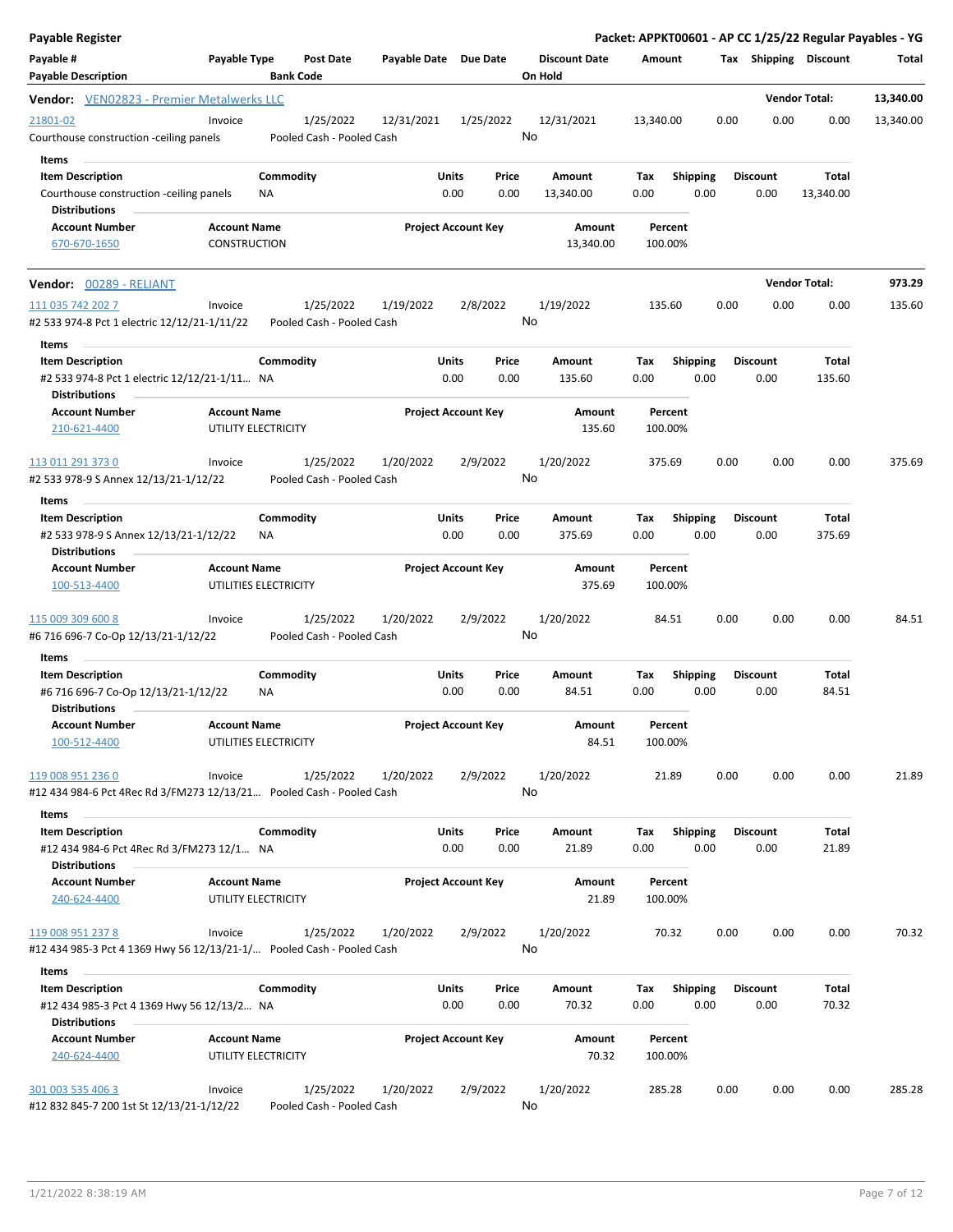| Payable Register                                                      |                                             |                          |                                        |                       |                            |               |                                 |                    |                         |      |                         | Packet: APPKT00601 - AP CC 1/25/22 Regular Payables - YG |          |
|-----------------------------------------------------------------------|---------------------------------------------|--------------------------|----------------------------------------|-----------------------|----------------------------|---------------|---------------------------------|--------------------|-------------------------|------|-------------------------|----------------------------------------------------------|----------|
| Payable #<br><b>Payable Description</b>                               | Payable Type                                | <b>Bank Code</b>         | <b>Post Date</b>                       | Payable Date Due Date |                            |               | <b>Discount Date</b><br>On Hold | Amount             |                         |      | Tax Shipping Discount   |                                                          | Total    |
| Items<br><b>Item Description</b>                                      |                                             | Commodity                |                                        |                       | Units                      | Price         | Amount                          | Tax                | <b>Shipping</b>         |      | <b>Discount</b>         | <b>Total</b>                                             |          |
| #12 832 845-7 200 1st St 12/13/21-1/12/ NA<br><b>Distributions</b>    |                                             |                          |                                        |                       | 0.00                       | 0.00          | 285.28                          | 0.00               | 0.00                    |      | 0.00                    | 285.28                                                   |          |
| <b>Account Number</b>                                                 | <b>Account Name</b>                         |                          |                                        |                       | <b>Project Account Key</b> |               | Amount                          | Percent            |                         |      |                         |                                                          |          |
| 100-518-4400                                                          |                                             | UTILITIES ELECTRICITY    |                                        |                       |                            |               | 285.28                          | 100.00%            |                         |      |                         |                                                          |          |
| Vendor: 00817 - SMITH, THOMAS SCOTT                                   |                                             |                          |                                        |                       |                            |               |                                 |                    |                         |      |                         | <b>Vendor Total:</b>                                     | 4,149.60 |
| INV0004157                                                            | Invoice                                     |                          | 1/25/2022                              | 1/4/2022              |                            | 1/25/2022     | 1/4/2022                        | 1,250.00           |                         | 0.00 | 0.00                    | 0.00                                                     | 1,250.00 |
| CR-18-26784 Fulbright Dst Ct 10/7/21-1/4/22                           |                                             |                          | Pooled Cash - Pooled Cash              |                       |                            |               | No                              |                    |                         |      |                         |                                                          |          |
| Items                                                                 |                                             |                          |                                        |                       |                            |               |                                 |                    |                         |      |                         |                                                          |          |
| <b>Item Description</b>                                               |                                             | Commodity                |                                        |                       | Units                      | Price         | Amount                          | Tax                | <b>Shipping</b>         |      | <b>Discount</b>         | <b>Total</b>                                             |          |
| CR-18-26784 Fulbright Dst Ct 10/7/21-1/4 NA<br><b>Distributions</b>   |                                             |                          |                                        |                       | 0.00                       | 0.00          | 1,250.00                        | 0.00               | 0.00                    |      | 0.00                    | 1,250.00                                                 |          |
| <b>Account Number</b>                                                 | <b>Account Name</b>                         |                          |                                        |                       | <b>Project Account Key</b> |               | Amount                          | Percent            |                         |      |                         |                                                          |          |
| 100-435-4370                                                          | <b>ATTORNEY FEES</b>                        |                          |                                        |                       |                            |               | 1,250.00                        | 100.00%            |                         |      |                         |                                                          |          |
| <b>INV0004158</b>                                                     | Invoice                                     |                          | 1/25/2022                              | 1/12/2022             |                            | 1/25/2022     | 1/12/2022                       | 160.55             |                         | 0.00 | 0.00                    | 0.00                                                     | 160.55   |
| CR-19-27059 Phillips Dst Ct 9/10-11/8/21                              |                                             |                          | Pooled Cash - Pooled Cash              |                       |                            |               | No                              |                    |                         |      |                         |                                                          |          |
| Items                                                                 |                                             |                          |                                        |                       |                            |               |                                 |                    |                         |      |                         |                                                          |          |
| <b>Item Description</b>                                               |                                             | Commodity                |                                        |                       | Units                      | Price         | Amount                          | Tax                | <b>Shipping</b>         |      | <b>Discount</b>         | <b>Total</b>                                             |          |
| CR-19-27059 Phillips Dst Ct 9/10-11/8/21<br><b>Distributions</b>      |                                             | NA                       |                                        |                       | 0.00                       | 0.00          | 160.55                          | 0.00               | 0.00                    |      | 0.00                    | 160.55                                                   |          |
| <b>Account Number</b>                                                 | <b>Account Name</b>                         |                          |                                        |                       | <b>Project Account Key</b> |               | Amount                          | Percent            |                         |      |                         |                                                          |          |
| 100-435-4370                                                          | <b>ATTORNEY FEES</b>                        |                          |                                        |                       |                            |               | 160.55                          | 100.00%            |                         |      |                         |                                                          |          |
| INV0004159                                                            | Invoice                                     |                          | 1/25/2022                              | 1/12/2022             |                            | 1/25/2022     | 1/12/2022                       | 1,716.30           |                         | 0.00 | 0.00                    | 0.00                                                     | 1,716.30 |
| CR-21-28094 Garcia Dst Ct 9/16/21-1/8/22                              |                                             |                          | Pooled Cash - Pooled Cash              |                       |                            |               | No                              |                    |                         |      |                         |                                                          |          |
| Items                                                                 |                                             |                          |                                        |                       |                            |               |                                 |                    |                         |      |                         |                                                          |          |
| <b>Item Description</b>                                               |                                             | Commodity                |                                        |                       | Units                      | Price         | Amount                          | Tax                | <b>Shipping</b>         |      | <b>Discount</b>         | <b>Total</b>                                             |          |
| CR-21-28094 Garcia Dst Ct 9/16/21-1/8/22 NA                           |                                             |                          |                                        |                       | 0.00                       | 0.00          | 1,716.30                        | 0.00               | 0.00                    |      | 0.00                    | 1,716.30                                                 |          |
| <b>Distributions</b>                                                  |                                             |                          |                                        |                       |                            |               |                                 |                    |                         |      |                         |                                                          |          |
| <b>Account Number</b><br>100-435-4370                                 | <b>Account Name</b><br><b>ATTORNEY FEES</b> |                          |                                        |                       | <b>Project Account Key</b> |               | Amount<br>1,716.30              | Percent<br>100.00% |                         |      |                         |                                                          |          |
|                                                                       |                                             |                          |                                        |                       |                            |               |                                 |                    |                         |      |                         |                                                          |          |
| INV0004160<br>CR-19-27026 Wallace Dst Ct 8/30/21-1/7/22               | Invoice                                     |                          | 1/25/2022<br>Pooled Cash - Pooled Cash | 1/11/2022             |                            | 1/25/2022     | 1/11/2022<br>No                 | 1,022.75           |                         | 0.00 | 0.00                    | 0.00                                                     | 1,022.75 |
| Items                                                                 |                                             |                          |                                        |                       |                            |               |                                 |                    |                         |      |                         |                                                          |          |
| <b>Item Description</b><br>CR-19-27026 Wallace Dst Ct 8/30/21-1/7/ NA |                                             | Commodity                |                                        |                       | <b>Units</b><br>0.00       | Price<br>0.00 | Amount<br>1,022.75              | Tax<br>0.00        | <b>Shipping</b><br>0.00 |      | <b>Discount</b><br>0.00 | Total<br>1,022.75                                        |          |
| <b>Distributions</b>                                                  |                                             |                          |                                        |                       |                            |               |                                 |                    |                         |      |                         |                                                          |          |
| <b>Account Number</b>                                                 | <b>Account Name</b>                         |                          |                                        |                       | <b>Project Account Key</b> |               | Amount                          | Percent            |                         |      |                         |                                                          |          |
| 100-435-4370                                                          | <b>ATTORNEY FEES</b>                        |                          |                                        |                       |                            |               | 1,022.75                        | 100.00%            |                         |      |                         |                                                          |          |
| Vendor: 00801 - SOLOMON, AMANDA                                       |                                             |                          |                                        |                       |                            |               |                                 |                    |                         |      |                         | <b>Vendor Total:</b>                                     | 4,199.00 |
| INV0004163                                                            | Invoice                                     |                          | 1/25/2022                              | 1/7/2022              |                            | 1/25/2022     | 1/7/2022                        | 4,199.00           |                         | 0.00 | 0.00                    | 0.00                                                     | 4,199.00 |
| FA-20-45088 AM Dst Ct 10/1/21-1/7/22<br>Items                         |                                             |                          | Pooled Cash - Pooled Cash              |                       |                            |               | No                              |                    |                         |      |                         |                                                          |          |
| <b>Item Description</b>                                               |                                             | Commodity                |                                        |                       | <b>Units</b>               | Price         | Amount                          | Tax                | <b>Shipping</b>         |      | <b>Discount</b>         | Total                                                    |          |
| FA-20-45088 AM Dst Ct 10/1/21-1/7/22<br><b>Distributions</b>          |                                             | NA                       |                                        |                       | 0.00                       | 0.00          | 4,199.00                        | 0.00               | 0.00                    |      | 0.00                    | 4,199.00                                                 |          |
| <b>Account Number</b><br>100-435-4360                                 | <b>Account Name</b>                         | ATTORNEY FEES- CPS CASES |                                        |                       | <b>Project Account Key</b> |               | Amount<br>4,199.00              | Percent<br>100.00% |                         |      |                         |                                                          |          |
|                                                                       |                                             |                          |                                        |                       |                            |               |                                 |                    |                         |      |                         |                                                          |          |
| <b>Vendor: 00465 - SPRINT</b>                                         |                                             |                          |                                        |                       |                            |               |                                 |                    |                         |      |                         | <b>Vendor Total:</b>                                     | 149.08   |
| 700059508-044                                                         | Invoice                                     |                          | 1/25/2022                              | 1/20/2022             |                            | 2/15/2022     | 1/20/2022                       | 149.08             |                         | 0.00 | 0.00                    | 0.00                                                     | 149.08   |
| Sheriff internet 12/17/21-1/16/22                                     |                                             |                          | Pooled Cash - Pooled Cash              |                       |                            |               | No                              |                    |                         |      |                         |                                                          |          |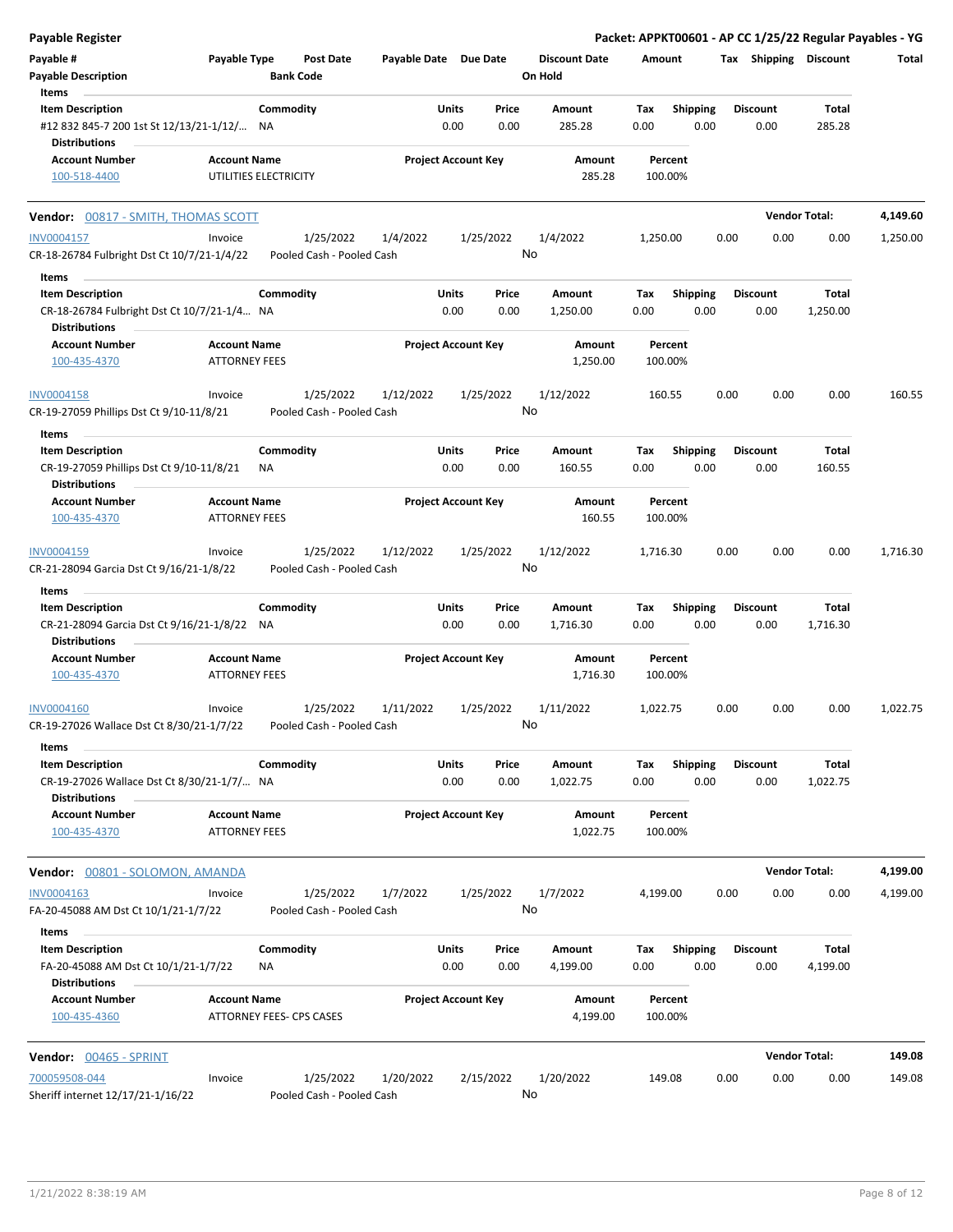|                    |      |                                                                                              |                                                                                                                |                                                               |                                                                                                                                                                                                                                                                                                    |                                                           |                                                                                                                                                                                                                   |                                                         |                                                                                                                              |                                                                                                                                                                                                    |           |                                                                                                                                                                                                                                                 | <b>Payable Register</b>                                                                                                                                                                                                                |
|--------------------|------|----------------------------------------------------------------------------------------------|----------------------------------------------------------------------------------------------------------------|---------------------------------------------------------------|----------------------------------------------------------------------------------------------------------------------------------------------------------------------------------------------------------------------------------------------------------------------------------------------------|-----------------------------------------------------------|-------------------------------------------------------------------------------------------------------------------------------------------------------------------------------------------------------------------|---------------------------------------------------------|------------------------------------------------------------------------------------------------------------------------------|----------------------------------------------------------------------------------------------------------------------------------------------------------------------------------------------------|-----------|-------------------------------------------------------------------------------------------------------------------------------------------------------------------------------------------------------------------------------------------------|----------------------------------------------------------------------------------------------------------------------------------------------------------------------------------------------------------------------------------------|
|                    |      |                                                                                              |                                                                                                                |                                                               |                                                                                                                                                                                                                                                                                                    |                                                           |                                                                                                                                                                                                                   |                                                         |                                                                                                                              | <b>Post Date</b>                                                                                                                                                                                   |           |                                                                                                                                                                                                                                                 | Payable #<br><b>Payable Description</b>                                                                                                                                                                                                |
|                    |      |                                                                                              |                                                                                                                |                                                               |                                                                                                                                                                                                                                                                                                    |                                                           |                                                                                                                                                                                                                   |                                                         |                                                                                                                              |                                                                                                                                                                                                    |           |                                                                                                                                                                                                                                                 | Items                                                                                                                                                                                                                                  |
| Total              |      |                                                                                              |                                                                                                                | Tax                                                           |                                                                                                                                                                                                                                                                                                    | Amount                                                    | Price                                                                                                                                                                                                             |                                                         |                                                                                                                              |                                                                                                                                                                                                    |           |                                                                                                                                                                                                                                                 | <b>Item Description</b>                                                                                                                                                                                                                |
| 149.08             | 0.00 |                                                                                              | 0.00                                                                                                           |                                                               |                                                                                                                                                                                                                                                                                                    | 149.08                                                    | 0.00                                                                                                                                                                                                              | 0.00                                                    |                                                                                                                              |                                                                                                                                                                                                    | NA        |                                                                                                                                                                                                                                                 | Sheriff internet 12/17/21-1/16/22<br><b>Distributions</b>                                                                                                                                                                              |
|                    |      |                                                                                              |                                                                                                                |                                                               |                                                                                                                                                                                                                                                                                                    |                                                           |                                                                                                                                                                                                                   |                                                         |                                                                                                                              |                                                                                                                                                                                                    |           |                                                                                                                                                                                                                                                 | <b>Account Number</b>                                                                                                                                                                                                                  |
|                    |      |                                                                                              |                                                                                                                |                                                               |                                                                                                                                                                                                                                                                                                    |                                                           |                                                                                                                                                                                                                   |                                                         |                                                                                                                              |                                                                                                                                                                                                    |           |                                                                                                                                                                                                                                                 | 100-560-4210                                                                                                                                                                                                                           |
|                    |      |                                                                                              |                                                                                                                |                                                               |                                                                                                                                                                                                                                                                                                    |                                                           |                                                                                                                                                                                                                   |                                                         |                                                                                                                              |                                                                                                                                                                                                    |           |                                                                                                                                                                                                                                                 | Vendor: 00793 - STATE COMPTROLLER                                                                                                                                                                                                      |
| 0.00               | 0.00 |                                                                                              |                                                                                                                |                                                               |                                                                                                                                                                                                                                                                                                    | 1/20/2022                                                 |                                                                                                                                                                                                                   |                                                         | 1/20/2022                                                                                                                    | 1/25/2022                                                                                                                                                                                          |           | Invoice                                                                                                                                                                                                                                         | <b>INV0004190</b>                                                                                                                                                                                                                      |
|                    |      |                                                                                              |                                                                                                                |                                                               |                                                                                                                                                                                                                                                                                                    |                                                           |                                                                                                                                                                                                                   |                                                         |                                                                                                                              |                                                                                                                                                                                                    |           |                                                                                                                                                                                                                                                 | Filing fees Civil/Criminal Qtr ending 12/31/21<br>Items                                                                                                                                                                                |
| Total              |      |                                                                                              |                                                                                                                |                                                               |                                                                                                                                                                                                                                                                                                    |                                                           |                                                                                                                                                                                                                   |                                                         |                                                                                                                              |                                                                                                                                                                                                    |           |                                                                                                                                                                                                                                                 | <b>Item Description</b>                                                                                                                                                                                                                |
| 6,298.63           | 0.00 |                                                                                              | 0.00                                                                                                           |                                                               |                                                                                                                                                                                                                                                                                                    | 6,298.63                                                  | 0.00                                                                                                                                                                                                              | 0.00                                                    |                                                                                                                              |                                                                                                                                                                                                    |           |                                                                                                                                                                                                                                                 | Filing fees Civil/Criminal Qtr ending 12/31 NA<br>Distributions                                                                                                                                                                        |
|                    |      |                                                                                              |                                                                                                                |                                                               |                                                                                                                                                                                                                                                                                                    |                                                           |                                                                                                                                                                                                                   |                                                         |                                                                                                                              |                                                                                                                                                                                                    |           |                                                                                                                                                                                                                                                 | <b>Account Number</b><br>100-409-4890                                                                                                                                                                                                  |
|                    |      |                                                                                              |                                                                                                                |                                                               |                                                                                                                                                                                                                                                                                                    |                                                           |                                                                                                                                                                                                                   |                                                         |                                                                                                                              |                                                                                                                                                                                                    |           |                                                                                                                                                                                                                                                 | <b>Vendor:</b> VEN02989 - Symonds Flags and Poles, Inc                                                                                                                                                                                 |
| 0.00               | 0.00 |                                                                                              |                                                                                                                |                                                               |                                                                                                                                                                                                                                                                                                    | 1/19/2022                                                 |                                                                                                                                                                                                                   |                                                         |                                                                                                                              |                                                                                                                                                                                                    |           | Invoice                                                                                                                                                                                                                                         | 29166                                                                                                                                                                                                                                  |
|                    |      |                                                                                              |                                                                                                                |                                                               |                                                                                                                                                                                                                                                                                                    |                                                           |                                                                                                                                                                                                                   |                                                         |                                                                                                                              |                                                                                                                                                                                                    |           |                                                                                                                                                                                                                                                 | Courthouse flag poles                                                                                                                                                                                                                  |
|                    |      |                                                                                              |                                                                                                                |                                                               |                                                                                                                                                                                                                                                                                                    |                                                           |                                                                                                                                                                                                                   |                                                         |                                                                                                                              |                                                                                                                                                                                                    |           |                                                                                                                                                                                                                                                 | Items                                                                                                                                                                                                                                  |
| Total<br>11,840.00 | 0.00 |                                                                                              | 0.00                                                                                                           |                                                               |                                                                                                                                                                                                                                                                                                    | 11,840.00                                                 | 0.00                                                                                                                                                                                                              | 0.00                                                    |                                                                                                                              |                                                                                                                                                                                                    | ΝA        |                                                                                                                                                                                                                                                 | <b>Item Description</b><br>Courthouse flag poles                                                                                                                                                                                       |
|                    |      |                                                                                              |                                                                                                                |                                                               |                                                                                                                                                                                                                                                                                                    |                                                           |                                                                                                                                                                                                                   |                                                         |                                                                                                                              |                                                                                                                                                                                                    |           |                                                                                                                                                                                                                                                 | <b>Distributions</b>                                                                                                                                                                                                                   |
|                    |      |                                                                                              |                                                                                                                |                                                               |                                                                                                                                                                                                                                                                                                    |                                                           |                                                                                                                                                                                                                   |                                                         |                                                                                                                              |                                                                                                                                                                                                    |           |                                                                                                                                                                                                                                                 | <b>Account Number</b><br>670-670-1650                                                                                                                                                                                                  |
|                    |      |                                                                                              |                                                                                                                |                                                               |                                                                                                                                                                                                                                                                                                    |                                                           |                                                                                                                                                                                                                   |                                                         |                                                                                                                              |                                                                                                                                                                                                    |           |                                                                                                                                                                                                                                                 | <b>Vendor: 00202 - TEXAS ASSOCIATION OF COUNTIES</b>                                                                                                                                                                                   |
| 0.00               | 0.00 |                                                                                              |                                                                                                                |                                                               |                                                                                                                                                                                                                                                                                                    | 1/1/2022                                                  |                                                                                                                                                                                                                   |                                                         | 1/1/2022                                                                                                                     | 1/25/2022                                                                                                                                                                                          |           | Invoice                                                                                                                                                                                                                                         | 76011<br>#248913/740 2022 County membership dues                                                                                                                                                                                       |
|                    |      |                                                                                              |                                                                                                                |                                                               |                                                                                                                                                                                                                                                                                                    |                                                           |                                                                                                                                                                                                                   |                                                         |                                                                                                                              |                                                                                                                                                                                                    |           |                                                                                                                                                                                                                                                 | Items                                                                                                                                                                                                                                  |
| Total              |      |                                                                                              |                                                                                                                |                                                               |                                                                                                                                                                                                                                                                                                    | Amount                                                    | Price                                                                                                                                                                                                             |                                                         |                                                                                                                              |                                                                                                                                                                                                    |           |                                                                                                                                                                                                                                                 | <b>Item Description</b>                                                                                                                                                                                                                |
| 1,225.00           | 0.00 |                                                                                              | 0.00                                                                                                           |                                                               |                                                                                                                                                                                                                                                                                                    | 1,225.00                                                  | 0.00                                                                                                                                                                                                              | 0.00                                                    |                                                                                                                              |                                                                                                                                                                                                    |           |                                                                                                                                                                                                                                                 | #248913/740 2022 County membership d NA<br><b>Distributions</b>                                                                                                                                                                        |
|                    |      |                                                                                              |                                                                                                                |                                                               |                                                                                                                                                                                                                                                                                                    |                                                           |                                                                                                                                                                                                                   |                                                         |                                                                                                                              |                                                                                                                                                                                                    |           |                                                                                                                                                                                                                                                 | Account Number                                                                                                                                                                                                                         |
|                    |      |                                                                                              |                                                                                                                |                                                               |                                                                                                                                                                                                                                                                                                    |                                                           |                                                                                                                                                                                                                   |                                                         |                                                                                                                              |                                                                                                                                                                                                    |           | <b>DUES</b>                                                                                                                                                                                                                                     | 100-409-4810                                                                                                                                                                                                                           |
|                    |      |                                                                                              |                                                                                                                |                                                               |                                                                                                                                                                                                                                                                                                    |                                                           |                                                                                                                                                                                                                   |                                                         |                                                                                                                              |                                                                                                                                                                                                    |           |                                                                                                                                                                                                                                                 | Vendor: 00265 - TEXHOMA LIMESTONE, INC.                                                                                                                                                                                                |
| 0.00               | 0.00 |                                                                                              |                                                                                                                |                                                               |                                                                                                                                                                                                                                                                                                    | 1/18/2022                                                 |                                                                                                                                                                                                                   |                                                         | 1/18/2022                                                                                                                    | 1/25/2022                                                                                                                                                                                          |           | Invoice                                                                                                                                                                                                                                         | 8694<br>Pct 2 Rock & Gravel-hauling 1/10-15/2                                                                                                                                                                                          |
|                    |      |                                                                                              |                                                                                                                |                                                               |                                                                                                                                                                                                                                                                                                    |                                                           |                                                                                                                                                                                                                   |                                                         |                                                                                                                              |                                                                                                                                                                                                    |           |                                                                                                                                                                                                                                                 | Items                                                                                                                                                                                                                                  |
| Total              |      |                                                                                              |                                                                                                                | Tax                                                           |                                                                                                                                                                                                                                                                                                    | Amount                                                    | Price                                                                                                                                                                                                             |                                                         |                                                                                                                              |                                                                                                                                                                                                    |           |                                                                                                                                                                                                                                                 | <b>Item Description</b>                                                                                                                                                                                                                |
| 4,349.62           | 0.00 |                                                                                              | 0.00                                                                                                           |                                                               |                                                                                                                                                                                                                                                                                                    | 4,349.62                                                  | 12.71                                                                                                                                                                                                             |                                                         |                                                                                                                              |                                                                                                                                                                                                    | Rock-H    |                                                                                                                                                                                                                                                 | Pct 2 Rock & Gravel-hauling 1/10-15/2<br><b>Distributions</b>                                                                                                                                                                          |
|                    |      |                                                                                              |                                                                                                                |                                                               |                                                                                                                                                                                                                                                                                                    |                                                           |                                                                                                                                                                                                                   |                                                         |                                                                                                                              |                                                                                                                                                                                                    |           |                                                                                                                                                                                                                                                 | <b>Account Number</b><br>220-622-3410                                                                                                                                                                                                  |
| 0.00               | 0.00 |                                                                                              |                                                                                                                |                                                               |                                                                                                                                                                                                                                                                                                    | 1/18/2022                                                 |                                                                                                                                                                                                                   |                                                         | 1/18/2022                                                                                                                    | 1/25/2022                                                                                                                                                                                          |           | Invoice                                                                                                                                                                                                                                         | 8695                                                                                                                                                                                                                                   |
|                    |      |                                                                                              |                                                                                                                |                                                               |                                                                                                                                                                                                                                                                                                    |                                                           |                                                                                                                                                                                                                   |                                                         |                                                                                                                              |                                                                                                                                                                                                    |           |                                                                                                                                                                                                                                                 | Pct 4 Rock & Gravel-hauling 1/10-15/22                                                                                                                                                                                                 |
|                    |      |                                                                                              |                                                                                                                |                                                               |                                                                                                                                                                                                                                                                                                    |                                                           |                                                                                                                                                                                                                   |                                                         |                                                                                                                              |                                                                                                                                                                                                    |           |                                                                                                                                                                                                                                                 | Items                                                                                                                                                                                                                                  |
| Total              |      |                                                                                              |                                                                                                                | Tax                                                           |                                                                                                                                                                                                                                                                                                    | Amount                                                    | Price                                                                                                                                                                                                             |                                                         |                                                                                                                              |                                                                                                                                                                                                    |           |                                                                                                                                                                                                                                                 | <b>Item Description</b>                                                                                                                                                                                                                |
| 602.51             | 0.00 |                                                                                              | 0.00                                                                                                           |                                                               |                                                                                                                                                                                                                                                                                                    | 602.51                                                    | 11.22                                                                                                                                                                                                             |                                                         |                                                                                                                              |                                                                                                                                                                                                    | Rock-H    |                                                                                                                                                                                                                                                 | Pct 4 Rock & Gravel-hauling 1/10-15/22<br><b>Distributions</b>                                                                                                                                                                         |
|                    |      |                                                                                              |                                                                                                                |                                                               |                                                                                                                                                                                                                                                                                                    |                                                           |                                                                                                                                                                                                                   |                                                         |                                                                                                                              |                                                                                                                                                                                                    |           |                                                                                                                                                                                                                                                 |                                                                                                                                                                                                                                        |
|                    |      | <b>Vendor Total:</b><br><b>Vendor Total:</b><br><b>Vendor Total:</b><br><b>Vendor Total:</b> | <b>Discount</b><br><b>Discount</b><br><b>Discount</b><br><b>Discount</b><br><b>Discount</b><br><b>Discount</b> | Tax Shipping Discount<br>0.00<br>0.00<br>0.00<br>0.00<br>0.00 | Amount<br><b>Shipping</b><br>Percent<br>100.00%<br>6,298.63<br><b>Shipping</b><br>Tax<br>Percent<br>100.00%<br><b>Shipping</b><br>Тах<br>Percent<br>100.00%<br>1,225.00<br>Shipping<br>Tax<br>Percent<br>100.00%<br>4,349.62<br><b>Shipping</b><br>Percent<br>100.00%<br>602.51<br><b>Shipping</b> | 0.00<br>0.00<br>11,840.00<br>0.00<br>0.00<br>0.00<br>0.00 | Packet: APPKT00601 - AP CC 1/25/22 Regular Payables - YG<br><b>Discount Date</b><br>Amount<br>149.08<br>Amount<br>Amount<br>6,298.63<br>Amount<br>Amount<br>11,840.00<br>Amount<br>1,225.00<br>Amount<br>4,349.62 | On Hold<br>No<br>Price<br>No<br>Price<br>No<br>No<br>No | Units<br>1/31/2022<br>Units<br>1/25/2022<br>Units<br>1/25/2022<br>Units<br>1/25/2022<br>Units<br>1/25/2022<br>Units<br>53.70 | Payable Date Due Date<br><b>Project Account Key</b><br><b>Project Account Key</b><br>1/19/2022<br><b>Project Account Key</b><br><b>Project Account Key</b><br>342.22<br><b>Project Account Key</b> | 1/25/2022 | <b>Bank Code</b><br>Commodity<br>Pooled Cash - Pooled Cash<br>Commodity<br>Pooled Cash - Pooled Cash<br>Commodity<br>Pooled Cash - Pooled Cash<br>Commodity<br>Pooled Cash - Pooled Cash<br>Commodity<br>Pooled Cash - Pooled Cash<br>Commodity | Payable Type<br><b>Account Name</b><br><b>INTERNET SERVICE</b><br><b>Account Name</b><br><b>COURT COSTS/ARREST FEES</b><br><b>Account Name</b><br>CONSTRUCTION<br><b>Account Name</b><br><b>Account Name</b><br>R&B MAT. ROCK & GRAVEL |

**Vendor:**  $\underline{00180}$  - THOMSON REUTERS - WEST PAYMENT CTR **Vendor Total: 390.99**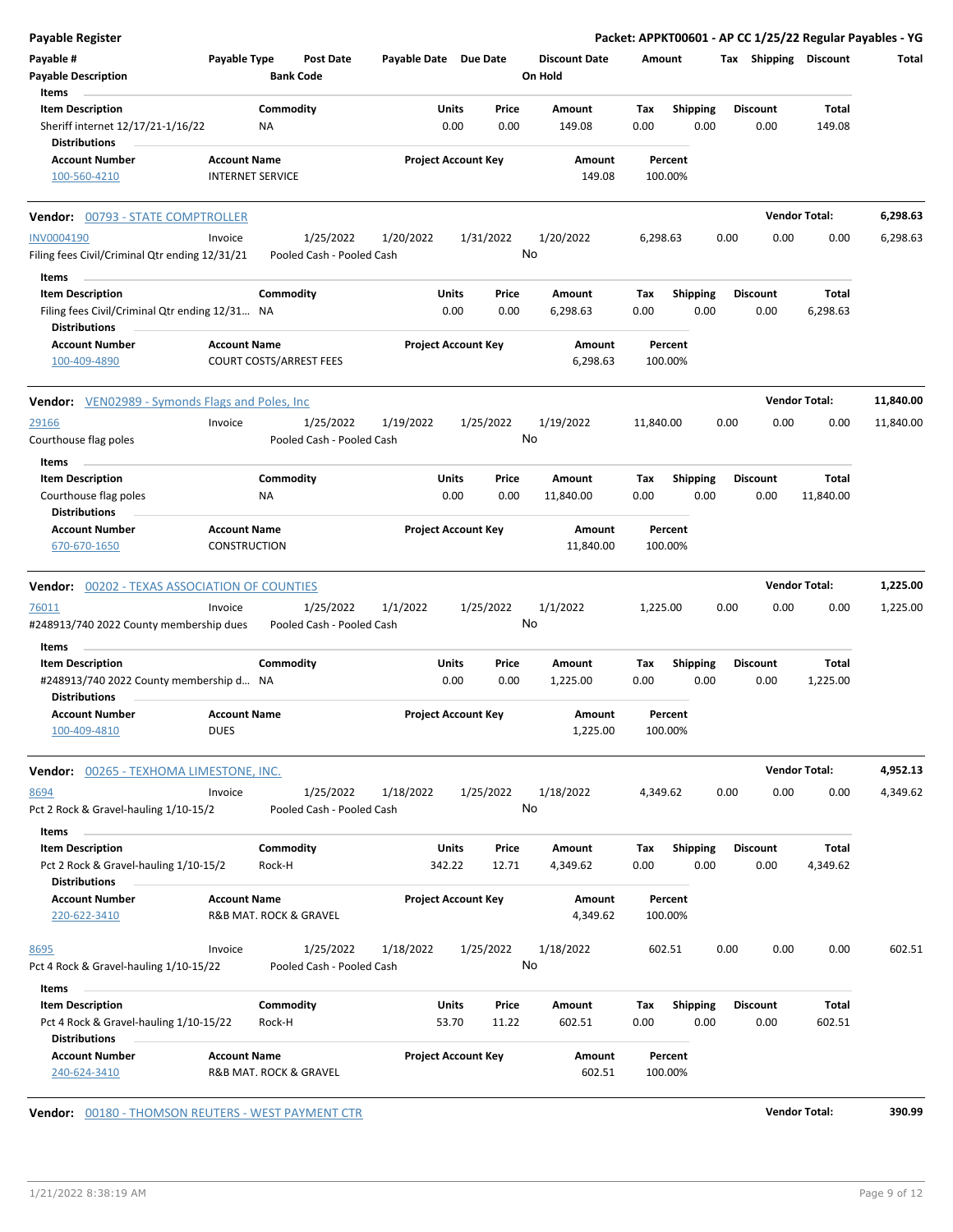| Payable Register                                                                              |                                            |                           |                           |                       |                            |               |                                 |                    |                         |      |                       |                      | Packet: APPKT00601 - AP CC 1/25/22 Regular Payables - YG |
|-----------------------------------------------------------------------------------------------|--------------------------------------------|---------------------------|---------------------------|-----------------------|----------------------------|---------------|---------------------------------|--------------------|-------------------------|------|-----------------------|----------------------|----------------------------------------------------------|
| Payable #<br><b>Payable Description</b>                                                       | Payable Type                               | <b>Bank Code</b>          | <b>Post Date</b>          | Payable Date Due Date |                            |               | <b>Discount Date</b><br>On Hold | Amount             |                         |      | Tax Shipping Discount |                      | Total                                                    |
| 845683314                                                                                     | Invoice                                    |                           | 1/25/2022                 | 1/1/2022              | 1/31/2022                  |               | 1/1/2022                        | 390.99             |                         | 0.00 | 0.00                  | 0.00                 | 390.99                                                   |
| DA online subscription Dec 2021                                                               |                                            |                           | Pooled Cash - Pooled Cash |                       |                            |               | No                              |                    |                         |      |                       |                      |                                                          |
| Items                                                                                         |                                            |                           |                           |                       |                            |               |                                 |                    |                         |      |                       |                      |                                                          |
| <b>Item Description</b>                                                                       |                                            | Commodity                 |                           |                       | Units                      | Price         | Amount                          | Tax                | Shipping                |      | <b>Discount</b>       | Total                |                                                          |
| DA online subscription Dec 2021                                                               |                                            | <b>NA</b>                 |                           |                       | 0.00                       | 0.00          | 390.99                          | 0.00               | 0.00                    |      | 0.00                  | 390.99               |                                                          |
| <b>Distributions</b>                                                                          |                                            |                           |                           |                       |                            |               |                                 |                    |                         |      |                       |                      |                                                          |
| <b>Account Number</b>                                                                         | <b>Account Name</b>                        |                           |                           |                       | <b>Project Account Key</b> |               | Amount                          | Percent            |                         |      |                       |                      |                                                          |
| 100-475-5910                                                                                  |                                            | <b>ONLINE RESEARCH</b>    |                           |                       |                            |               | 390.99                          | 100.00%            |                         |      |                       |                      |                                                          |
| Vendor: 00578 - TRIANGLE PLASTERING, LTD                                                      |                                            |                           |                           |                       |                            |               |                                 |                    |                         |      |                       | <b>Vendor Total:</b> | 31,243.98                                                |
| 44874                                                                                         | Invoice                                    |                           | 1/25/2022                 | 1/14/2022             | 1/25/2022                  |               | 1/14/2022                       | 31,243.98          |                         | 0.00 | 0.00                  | 0.00                 | 31,243.98                                                |
| Courthouse construction                                                                       |                                            |                           | Pooled Cash - Pooled Cash |                       |                            |               | No                              |                    |                         |      |                       |                      |                                                          |
| Items<br><b>Item Description</b>                                                              |                                            | Commodity                 |                           |                       | Units                      | Price         | Amount                          | Tax                | <b>Shipping</b>         |      | <b>Discount</b>       | Total                |                                                          |
| Courthouse construction<br><b>Distributions</b>                                               |                                            | ΝA                        |                           |                       | 0.00                       | 0.00          | 31,243.98                       | 0.00               | 0.00                    |      | 0.00                  | 31,243.98            |                                                          |
| <b>Account Number</b><br>670-670-1650                                                         | <b>Account Name</b><br><b>CONSTRUCTION</b> |                           |                           |                       | <b>Project Account Key</b> |               | Amount<br>31,243.98             | Percent<br>100.00% |                         |      |                       |                      |                                                          |
| <b>Vendor:</b> 00160 - TXU ENERGY                                                             |                                            |                           |                           |                       |                            |               |                                 |                    |                         |      |                       | <b>Vendor Total:</b> | 27.70                                                    |
| 056252320273                                                                                  | Invoice                                    |                           | 1/25/2022                 | 1/14/2022             | 2/14/2022                  |               | 1/14/2022                       | 27.70              |                         | 0.00 | 0.00                  | 0.00                 | 27.70                                                    |
| #900011583831 S Annex electric 12/14/21-1/1 Pooled Cash - Pooled Cash                         |                                            |                           |                           |                       |                            |               | No                              |                    |                         |      |                       |                      |                                                          |
| Items                                                                                         |                                            |                           |                           |                       |                            |               |                                 |                    |                         |      |                       |                      |                                                          |
| <b>Item Description</b><br>#900011583831 S Annex electric 12/14/21 NA<br><b>Distributions</b> |                                            | Commodity                 |                           |                       | Units<br>0.00              | Price<br>0.00 | Amount<br>27.70                 | Tax<br>0.00        | <b>Shipping</b><br>0.00 |      | Discount<br>0.00      | Total<br>27.70       |                                                          |
| <b>Account Number</b>                                                                         | <b>Account Name</b>                        |                           |                           |                       | <b>Project Account Key</b> |               | Amount                          | Percent            |                         |      |                       |                      |                                                          |
| 100-513-4400                                                                                  |                                            | UTILITIES ELECTRICITY     |                           |                       |                            |               | 27.70                           | 100.00%            |                         |      |                       |                      |                                                          |
| Vendor: 00127 - VERIZON WIRELESS                                                              |                                            |                           |                           |                       |                            |               |                                 |                    |                         |      |                       | <b>Vendor Total:</b> | 866.07                                                   |
| 9896990504                                                                                    | Invoice                                    |                           | 1/25/2022                 | 1/10/2022             | 2/2/2022                   |               | 1/10/2022                       | 866.07             |                         | 0.00 | 0.00                  | 0.00                 | 866.07                                                   |
| Verizon internet 12/11/21-1/10/22                                                             |                                            |                           | Pooled Cash - Pooled Cash |                       |                            |               | No                              |                    |                         |      |                       |                      |                                                          |
| Items                                                                                         |                                            |                           |                           |                       |                            |               |                                 |                    |                         |      |                       |                      |                                                          |
| <b>Item Description</b>                                                                       |                                            | Commodity                 |                           |                       | Units                      | Price         | Amount                          | Tax                | <b>Shipping</b>         |      | <b>Discount</b>       | Total                |                                                          |
| Verizon Internet 12/11/21-1/10/22<br><b>Distributions</b>                                     |                                            | ΝA                        |                           |                       | 0.00                       | 0.00          | 866.07                          | 0.00               | 0.00                    |      | 0.00                  | 866.07               |                                                          |
| <b>Account Number</b>                                                                         | <b>Account Name</b>                        |                           |                           |                       | <b>Project Account Key</b> |               | Amount                          | Percent            |                         |      |                       |                      |                                                          |
| 100-404-4210                                                                                  |                                            | <b>ELECTION INTERNET</b>  |                           |                       |                            |               | 113.97                          | 13.16%             |                         |      |                       |                      |                                                          |
| 100-404-4200                                                                                  | <b>TELEPHONE</b>                           |                           |                           |                       |                            |               | 30.19                           |                    | 3.49%                   |      |                       |                      |                                                          |
| 100-405-4210                                                                                  | <b>INTERNET</b>                            |                           |                           |                       |                            |               | 37.99                           |                    | 4.39%                   |      |                       |                      |                                                          |
| 100-406-4210                                                                                  |                                            | <b>EMERGENCY INTERNET</b> |                           |                       |                            |               | 37.99                           |                    | 4.39%                   |      |                       |                      |                                                          |
| 100-457-4210                                                                                  | <b>INTERNET</b>                            |                           |                           |                       |                            |               | 37.99                           |                    | 4.39%                   |      |                       |                      |                                                          |
| 100-503-4210                                                                                  |                                            | <b>EMERGENCY INTERNET</b> |                           |                       |                            |               | 37.99                           |                    | 4.39%                   |      |                       |                      |                                                          |
| 100-553-4210                                                                                  | <b>INTERNET</b>                            |                           |                           |                       |                            |               | 37.99                           |                    | 4.39%                   |      |                       |                      |                                                          |
| 100-560-4210                                                                                  |                                            | <b>INTERNET SERVICE</b>   |                           |                       |                            |               | 531.96                          | 61.42%             |                         |      |                       |                      |                                                          |
| <b>Vendor:</b> 00480 - VESTED NETWORKS                                                        |                                            |                           |                           |                       |                            |               |                                 |                    |                         |      |                       | <b>Vendor Total:</b> | 60.00                                                    |
| <b>IN23037</b>                                                                                | Invoice                                    |                           | 1/25/2022                 | 1/16/2022             | 1/25/2022                  |               | 1/16/2022                       | 60.00              |                         | 0.00 | 0.00                  | 0.00                 | 60.00                                                    |
| Feb 2022 phone system                                                                         |                                            |                           | Pooled Cash - Pooled Cash |                       |                            |               | No                              |                    |                         |      |                       |                      |                                                          |
| Items                                                                                         |                                            |                           |                           |                       |                            |               |                                 |                    |                         |      |                       |                      |                                                          |
| <b>Item Description</b>                                                                       |                                            | Commodity                 |                           |                       | Units                      | Price         | Amount                          | Tax                | <b>Shipping</b>         |      | <b>Discount</b>       | Total                |                                                          |
| Feb 2022 phone system                                                                         |                                            | ΝA                        |                           |                       | 0.00                       | 0.00          | 60.00                           | 0.00               | 0.00                    |      | 0.00                  | 60.00                |                                                          |
| <b>Distributions</b>                                                                          |                                            |                           |                           |                       |                            |               |                                 |                    |                         |      |                       |                      |                                                          |
| <b>Account Number</b><br>100-510-4200                                                         | <b>Account Name</b><br><b>TELEPHONE</b>    |                           |                           |                       | <b>Project Account Key</b> |               | Amount<br>60.00                 | Percent<br>100.00% |                         |      |                       |                      |                                                          |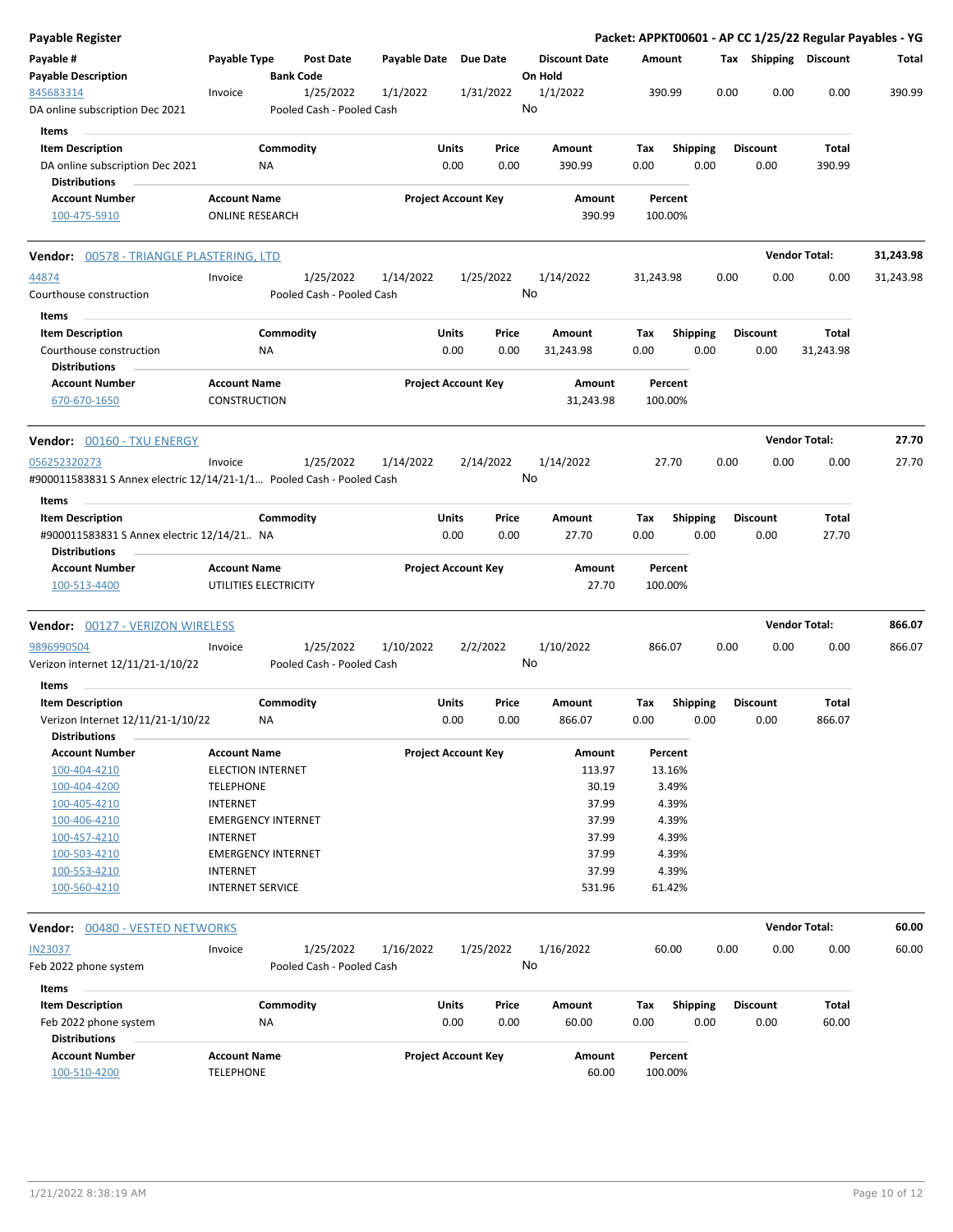## Payable Summary

| Type    | Count               | Gross      | Tax  | Shipping | <b>Discount</b> | Total      | <b>Manual Payment</b> | <b>Balance</b> |
|---------|---------------------|------------|------|----------|-----------------|------------|-----------------------|----------------|
| Invoice | 58                  | 742.555.86 | 0.00 | 0.00     | 0.00            | 742.555.86 | 0.00                  | 742,555.86     |
|         | <b>Grand Total:</b> | 742.555.86 | 0.00 | 0.00     | 0.00            | 742.555.86 | 0.00                  | 742.555.86     |